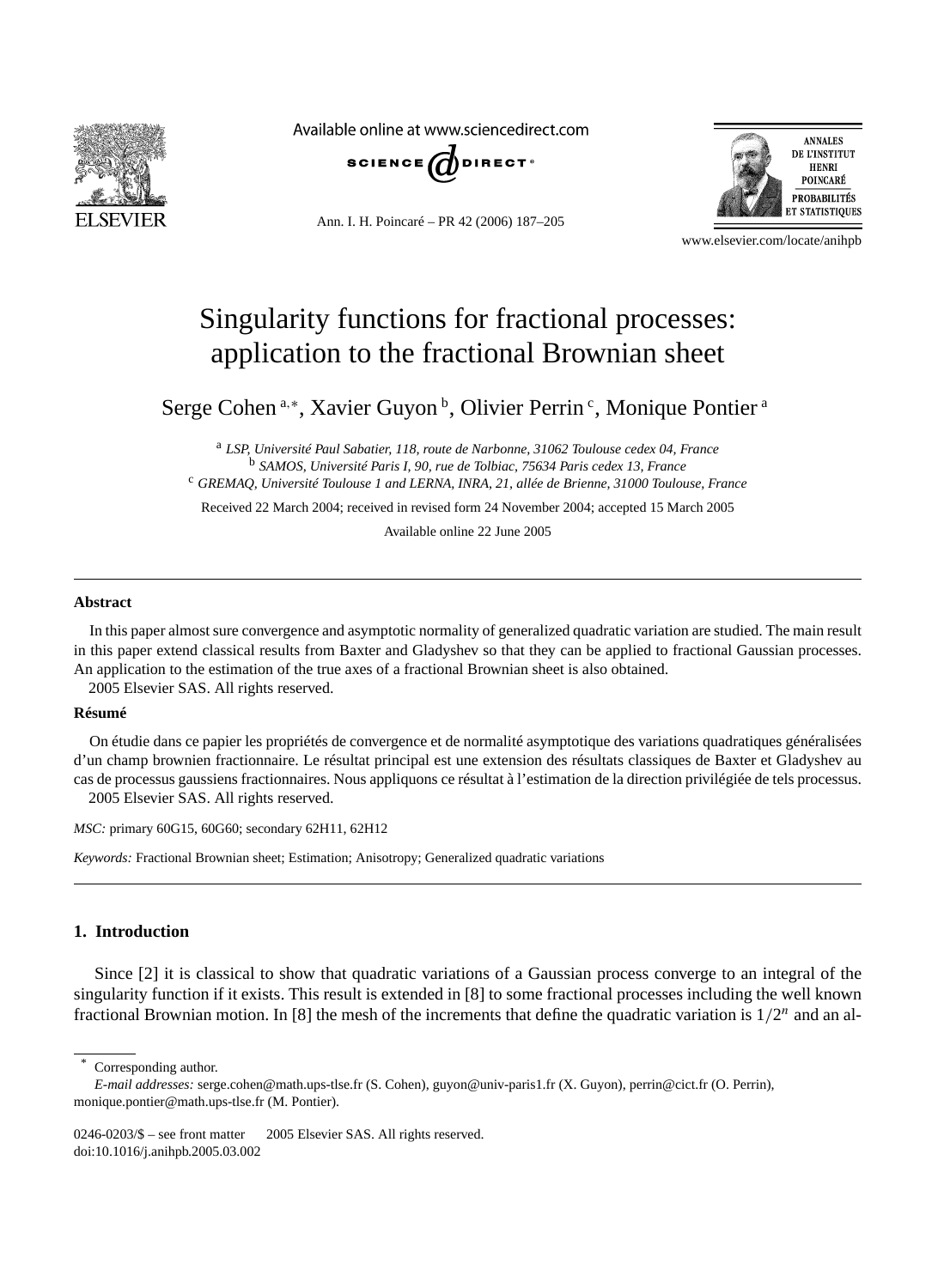most sure convergence result is obtained when  $n \to \infty$ . Actually it is known (see [12]) that the almost convergence is true when the mesh is  $o(1/\log(n))$ . Nevertheless quadratic variations are not suitable when one is interested in a central limit theorem for fractional Brownian motion. Actually it is shown in [9] that for  $H > 3/4$  the central limit theorem is false for fractional Brownian motion. To overcome this problem the usual increments in the quadratic variations are replaced by second order increments to yield the generalized quadratic variations. In this case generalized quadratic variations have been used in [10] for Gaussian processes with stationary increments and in [3] for filtered white noise that are fractional processes with non-stationary increments.

In the first part of the paper the almost sure convergence of the generalized quadratic variations is obtained under general assumption on the correlation of the Gaussian process when the mesh is  $1/n$ . When the limit is not vanishing it leads to a generalization of the singularity function in the spirit of Gladyshev. Then the asymptotic normality of the generalized quadratic variations is established in this general setting. In the second part an example of application of this theorem to spatial estimation for a Gaussian field is given. Actually we consider a fractional Brownian sheet which is a centered Gaussian field  $(W_{H_1,H_2}(x, y))_{(x, y)\in\mathbb{R}^2}$  such that the correlation function is:

$$
E[W(x_1, y_1) \cdot W(x_2, y_2)] = \frac{1}{4} (|x_1|^{2H_1} + |x_2|^{2H_1} - |x_1 - x_2|^{2H_1}) (|y_1|^{2H_2} + |y_2|^{2H_2} - |y_1 - y_2|^{2H_2}) \tag{1}
$$

where  $0 < H_1, H_2 < 1$ .

With no loss of generality one can assume that the  $Ox$  axis is the one corresponding to the minimum of  $H_1, H_2$ ; hence, we denote by  $H_1$  this minimum from now on. This field has been introduced in [11] and studied in [7,1]. The estimation of the parameter  $H_1$ ,  $H_2$  is done in [13] under the assumption that the axes of the fractional Brownian sheet are known. We refer to [13] for a discussion of the application of this estimation to the detection of osteoporosis with medical X-rays.

In our paper the parameters  $H_1$ ,  $H_2$  are identified with the help of generalized quadratic variations of the fractional Brownian sheet restricted to some segments and we do not assume that the axes of the fractional Brownian sheet are known as in [13]. Please note that the use of generalized quadratic variations is quite important because one constructs a confidence interval with the help of the central limit theorem. Moreover we address the problem of estimating the rotation between the axes of the fractional Brownian sheet and the axes of the observations. Please note that a similar problem is solved in [5] for standard Brownian sheet i.e.  $H_1 = H_2 = 1/2$  (see [14] for a general reference).

Strongly consistent estimators of  $H_1$ ,  $H_2$  and  $\theta$  the angle between the axes of observations and the true axes of the fractional Brownian sheet are given. Moreover a confidence interval is obtained for *H*1.

In the second section almost sure convergence of the generalized quadratic variations is established, a Central Limit Theorem is also obtained. Section 3 is devoted to the application to the fractional Brownian sheet.

#### **2. Singularity functions for fractional processes**

In the following theorem the almost sure convergence of the generalized quadratic variations is proved. Let us stress the fact that this theorem is classical for quadratic variations (cf. [8]) in [8] a bound for the second derivative of the correlation function  $r(s, t)$  is needed when  $s \neq t$ . In the following theorem this bound is replaced by (3) which is a bound on the fourth derivative of the covariance function  $r(s, t)$ . Moreover the singularity function (see Remark 2 for a precise definition) is now obtained in (6) as a limit of a fourth order difference operator applied to *r*. Those are the key points for describing the limit behavior of the generalized quadratic variations.

#### **Theorem 1.** Let  $(\xi_t, t \in [0, 1])$  be a real process with Gaussian increments such that

(1)  $m_t = \mathbb{E}(\xi_t)$  *exists and has a bounded derivative on the segment* [0, 1]*.*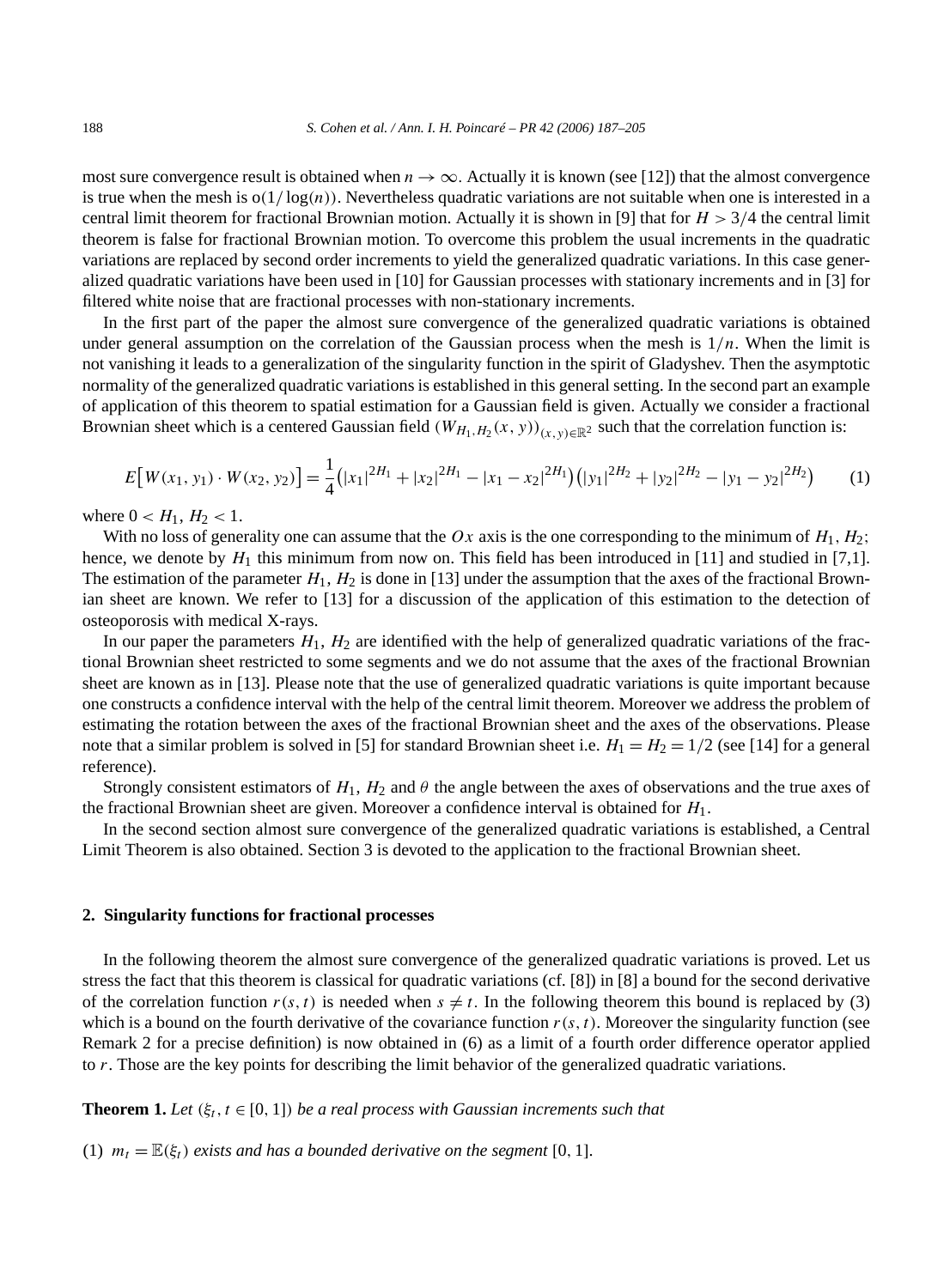(2) *There exists a correlation function*

$$
r(s,t) = \mathbb{E}\big(\big(\xi(s) - \mathbb{E}\xi(s)\big)\big(\xi(t) - \mathbb{E}\xi(t)\big)\big) \tag{2}
$$

*having the following properties*:

- (a) *r is continuous on*  $[0, 1]^2$ ;
- (b) *There exist two function*  $c_1(s)$ *,*  $c_2(t)$  *such that*  $\partial^4(r c_1 c_2)/\partial t^2 \partial s^2$  *exists and is a continuous function*  $\partial$   $[0,1]^2 \setminus$  Diag, where Diag = { $(u,v)$ : such that  $u = v$ } and there exists a constant  $C_0$  and a real number  $γ ∈ (0, 2) such that$

$$
\left| \frac{\partial^4 (r - c_1 - c_2)(s, t)}{\partial t^2 \partial s^2} \right| \leqslant \frac{C_0}{|s - t|^{\gamma + 2}}.
$$
\n(3)

(c) *Let us define two order increments*:

$$
\delta_1^h f(s, t) = f(s + h, t) + f(s - h, t) - 2f(s, t),\tag{4}
$$

$$
\delta_2^h f(s, t) = f(s, t + h) + f(s, t - h) - 2f(s, t)
$$
\n(5)

*and let us suppose that there exists a bounded function g defined on (*0*,* 1*) such that*:

$$
\lim_{h \to 0^+} \sup_{t \in [h, 1-h]} \left| \frac{(\delta_1^h \circ \delta_2^h r)(t, t)}{h^{2-\gamma}} - g(t) \right| = 0.
$$
\n(6)

*Then*

$$
\lim_{N \to \infty} N^{1-\gamma} \sum_{k=1}^{N-1} [\xi_{(k+1)/N} + \xi_{(k-1)/N} - 2\xi_{k/N}]^2 = \int_0^1 g(t) dt.
$$
\n(7)

**Remark 1.** Please remark that *g* is continuous on *(*0*,* 1*)* because of (6).

**Remark 2.** If assumption (2b) and assumption (2c) are satisfied for  $\gamma_0 \in (0, 2)$ , they are also satisfied for  $\gamma > \gamma_0$  but the corresponding function  $g<sub>\gamma</sub>$  is vanishing. When  $\gamma_0$  is the infimum of the real number such that assumptions (2b) and (2c) are satisfied  $g_{\gamma_0}$  can be viewed as a generalization of the singularity function introduced in [2].

**Remark 3.** In assumption (2b) the functions  $c_1(s)$ ,  $c_2(t)$  are introduced so that Theorem 1 can be applied to the fractional Brownian motion with covariance

$$
r(s,t) = \frac{1}{2} \left\{ |s|^{2H} + |t|^{2H} - |t-s|^{2H} \right\}
$$
\n(8)

where  $0 < H < 1$ . Actually the partial derivatives of the covariance r do not exist when  $s = 0$  but assumption (2b) still holds. Assumption (2a) is clearly fulfilled for the fractional Brownian motion. Since

$$
\delta_1^h \circ \delta_2^h r(t, t) = 4r(t, t) + 2r(t - h, t + h) - 4r(t + h, t) - 4r(t - h, t) + r(t + h, t + h) + r(t - h, t - h),
$$
\n(9)

we get  $\delta_1^h \circ \delta_2^h r(t, t) = (4 - 2^{2H})h^{2H}$ . If one makes the choice  $\gamma = 2 - 2H$  then  $\forall t \in [h, 1 - h]$   $g(t) = (4 - 2^{2H})$ , assumption (2c) is fulfilled.

**Proof of Theorem 1.** One can suppose that  $m(t) = 0$  for  $t \in [0, 1]$  by considering the process  $\tilde{\xi}(t) = \xi(t) - \mathbb{E}\xi(t)$ . Because of assumption 1, as  $N \to \infty$ 

$$
N^{1-\gamma} \sum_{k=1}^{N-1} [m_{(k+1)/N} + m_{(k-1)/N} - 2m_{k/N}]^2 = O(N^{-\gamma}),
$$
\n(10)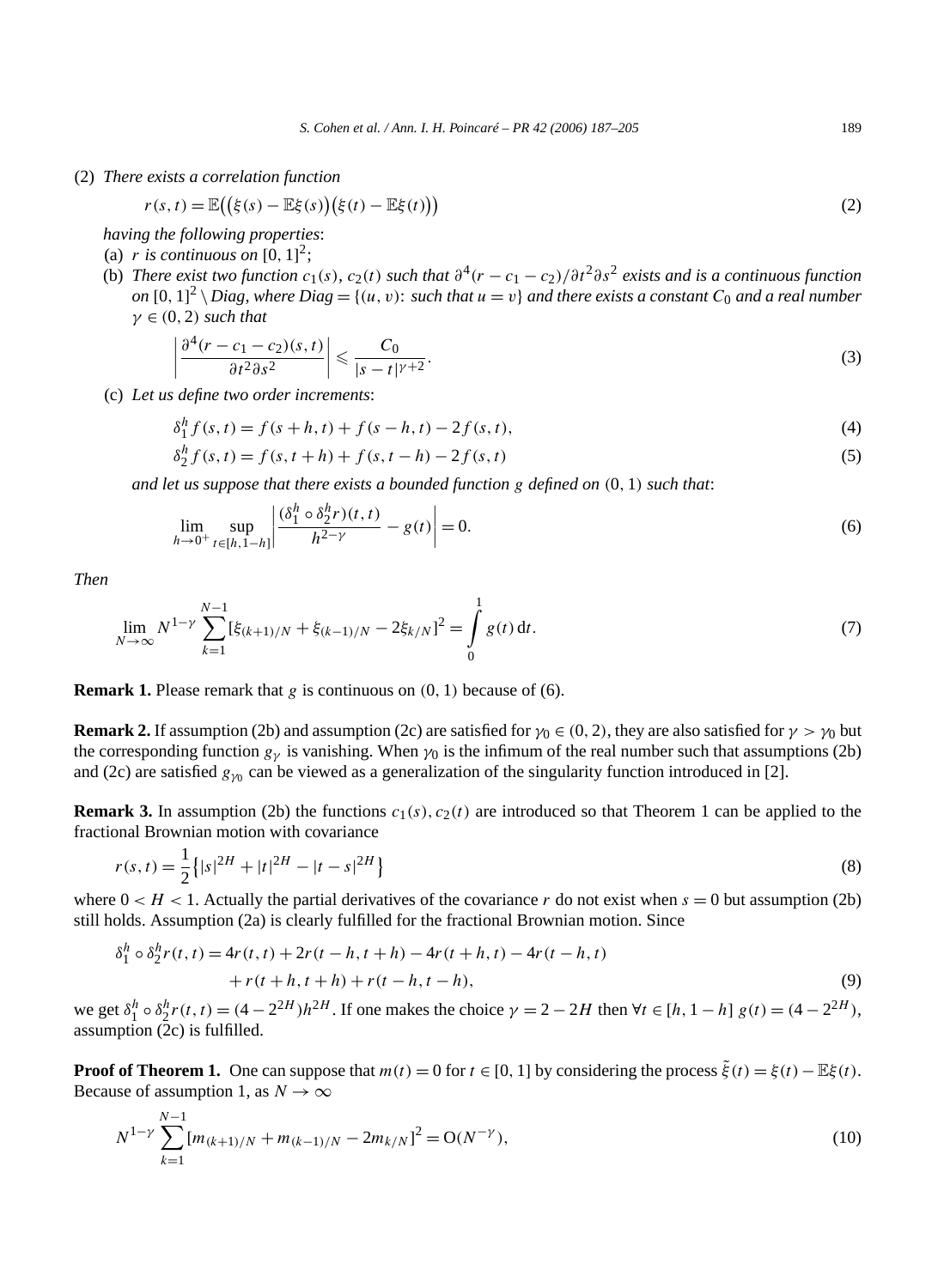the existence of the limit (7) yields the result for a noncentered  $\xi(t)$ . We suppose that  $m(t) = 0$  for  $t \in [0, 1]$  until the end of the proof.

Let us define  $\Delta \xi_k = \xi_{(k+1)/N} + \xi_{(k-1)/N} - 2\xi_{k/N}$ , and

$$
\eta_N = N^{1-\gamma} \sum_{k=1}^{N-1} (\Delta \xi_k)^2.
$$

The following notations are introduced:

$$
d_{j,k} = N^{1-\gamma} \mathbb{E}[\Delta \xi_j \Delta \xi_k]
$$
\n(11)

and

$$
d_N = 2\sum_{k=1}^{N-1} d_{k,k}^2 + 4 \sum_{1 \le k < j \le N-1} d_{j,k}^2. \tag{12}
$$

Let us first prove  $d_N = \text{var}(\eta_N)$ . Actually

$$
\eta_N^2 = N^{2-2\gamma} \Bigg[ \sum_{k=1}^{N-1} (\Delta \xi_k)^4 + 2 \sum_{1 \le k < j \le N-1} (\Delta \xi_k)^2 (\Delta \xi_j)^2 \Bigg].
$$

Since  $(\Delta \xi_k, k = 1, \ldots, N - 1)$  is a Gaussian vector

$$
\mathbb{E}\big[(\Delta\xi_k)^4\big] = 3\big(\mathbb{E}\big[(\Delta\xi_k)^2\big]\big)^2
$$

and

$$
\mathbb{E}[(\Delta \xi_k)^2(\Delta \xi_j)^2] = \mathbb{E}[(\Delta \xi_k)^2]\mathbb{E}[(\Delta \xi_j)^2] + 2(\mathbb{E}[\Delta \xi_k \Delta \xi_j])^2.
$$

Then

$$
\mathbb{E}[\eta_N^2] = 3 \sum_{k=1}^{N-1} d_{k,k}^2 + 2 \sum_{1 \le k < j \le N-1} [d_{k,k} d_{j,j} + 2 d_{j,k}^2]
$$

that yields

$$
\text{var}(\eta_N) = 2\sum_{k=1}^{N-1} d_{k,k}^2 + 4 \sum_{1 \le k < j \le N-1} d_{j,k}^2 = d_N.
$$

Moreover we will show that there exists a generic constant *C* such that

$$
\mathbb{E}\big[\big(\eta_N - \mathbb{E}(\eta_N)\big)^4\big] \leqslant C d_N^2. \tag{13}
$$

Let us remark that  $\eta_N$  is the square of the Euclidean norm of the Gaussian vector  $N^{(1-\gamma)/2}(\Delta \xi_k, k=1,\ldots,$ *N* − 1). The classical Cochran theorem yields  $k_N \leq N - 1$  non-negative real numbers  $(\lambda_{1,N}, \ldots, \lambda_{k_N,N})$  and a *kN* -dimensional Gaussian vector *ζ* such that its components are independent reduced Gaussian variables and

$$
\eta_N = \sum_{j=1}^{k_N} \lambda_{j,N} \zeta_{j,N}^2.
$$

The components of *ζ* are obtained by a simple orthogonalization procedure. Then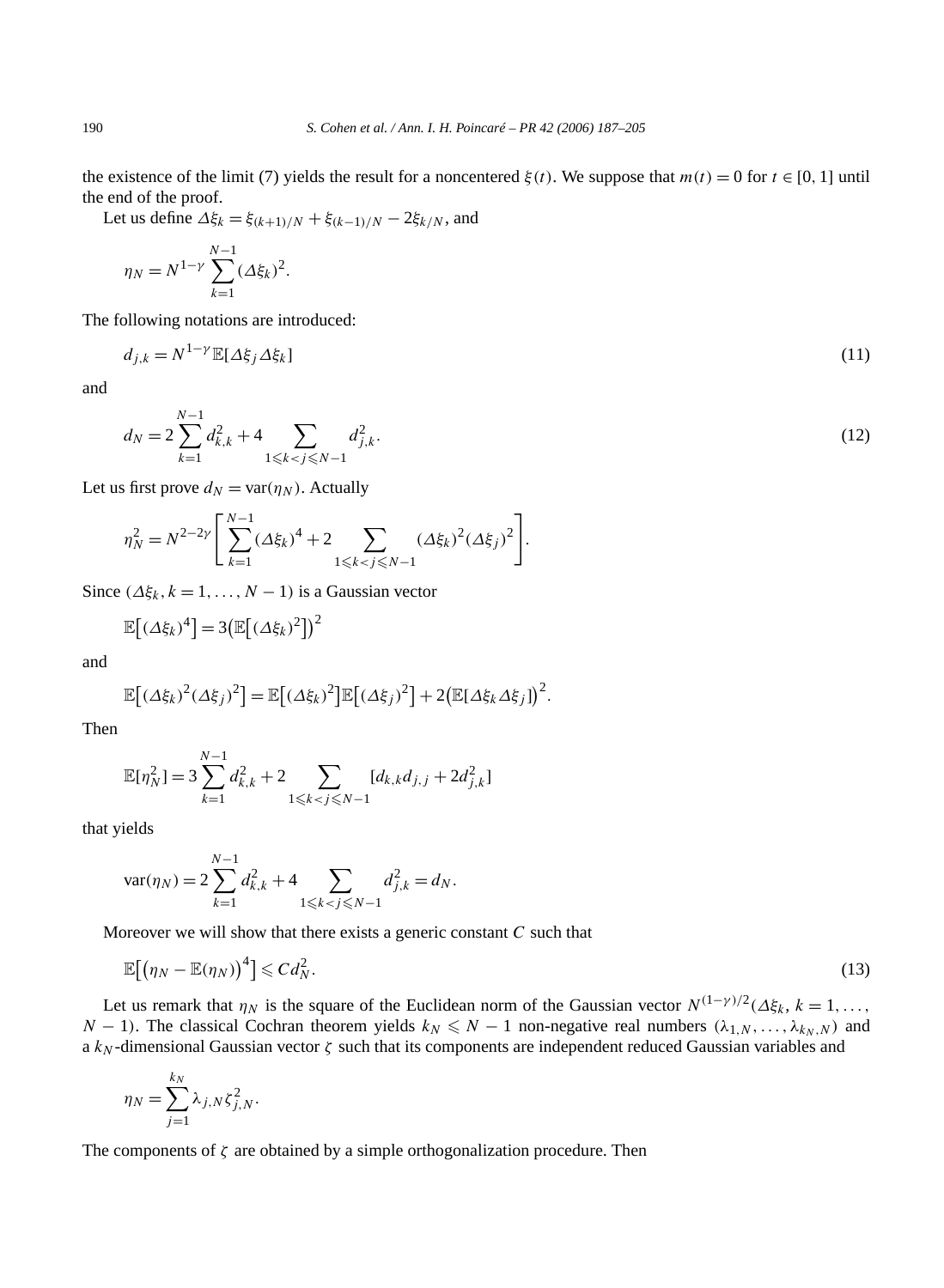$$
\mathbb{E}[(\eta_N - \mathbb{E}(\eta_N))^4] = E\left[\left(\sum_{j=1}^{k_N} \lambda_{j,N}(\zeta_{j,N}^2 - 1)\right)^4\right]
$$
  
= 
$$
\mathbb{E}[(\zeta_{1,N}^2 - 1)^4] \sum_{j=1}^{k_N} \lambda_{j,N}^4 + 6\left(\mathbb{E}[(\zeta_{1,N}^2 - 1)^2]\right)^2 \sum_{1 \ge i < j \ge k_N} \lambda_{i,N}^2 \lambda_{j,N}^2
$$
  

$$
\le C\left[\sum_{j=1}^{k_N} \lambda_{j,N}^2\right]^2.
$$

Moreover  $d_N = \text{var}(\eta_N) = \mathbb{E}[(\zeta_{1,N}^2 - 1)^2] \sum_{j=1}^{k_N} \lambda_{j,N}^2$  yields the inequality (13). Let us remark that

$$
d_{j,k} = N^{1-\gamma} \left( \delta_1^{1/N} \circ \delta_2^{1/N} r \right) \left( \frac{j}{N}, \frac{k}{N} \right) \tag{14}
$$

and that

$$
\mathbb{E}(\eta_N) = \sum_{k=1}^{N-1} d_{k,k}.\tag{15}
$$

Moreover the limit (6) yields

$$
\sup_{1 \leq k \leq N-1} \left| N d_{k,k} - g\left(\frac{k}{N}\right) \right| \to 0 \tag{16}
$$

as  $N \to \infty$ . Hence, for  $M > \sup_{t \in (0,1)} |g(t)|$ 

$$
|d_{k,k}| < \frac{M}{N} \tag{17}
$$

for *N* large enough.

Please remark that *g* is continuous (Remark 1) so that

$$
\lim_{N \to \infty} \frac{1}{N} \sum_{k=1}^{N} g\left(\frac{k}{N}\right) = \int_{0}^{1} g(t) dt.
$$

1

So we get

$$
\lim_{N \to \infty} \mathbb{E}(\eta_N) = \int_0^1 g(t) dt.
$$
\n(18)

The next step is to apply Borel–Cantelli lemma. To prove the almost sure convergence of  $\eta_N$ , an estimate of the asymptotic of  $d_N$  when  $N \to \infty$  is needed. Let us split the study of the asymptotic of (12) in three parts.

• We know that  $d_{k,k} < M/N$  (cf. (17)), then

$$
\sum_{k=1}^{N-1} d_{k,k}^2 < \frac{M^2}{N} \tag{19}
$$

for  $M > \sup_{t \in (0,1)} |g(t)|$  and  $N$  large enough.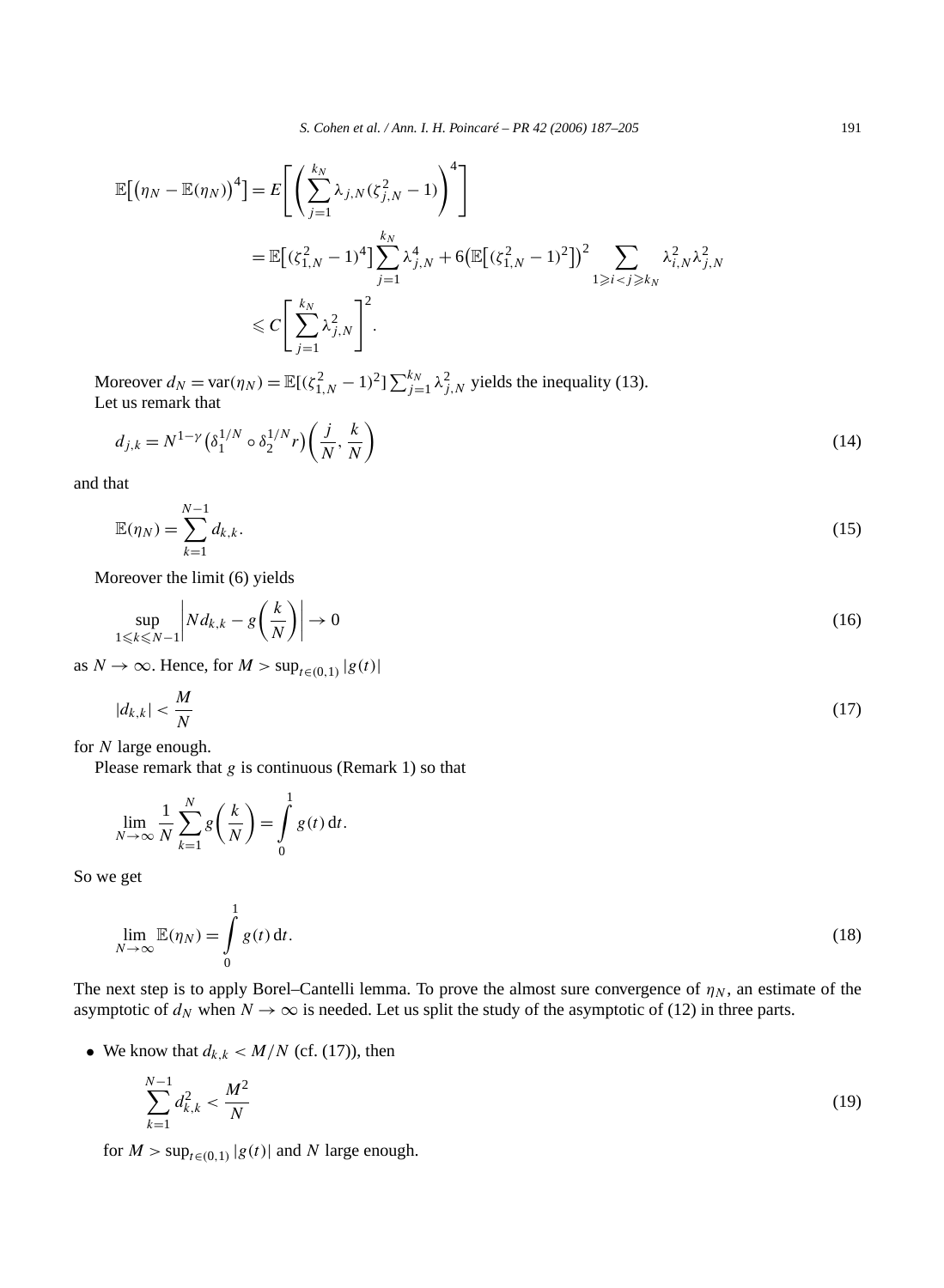• For  $j = k + 1, k + 2$ , as  $|d_{j,k}| \leq \sqrt{d_{k,k}d_{j,j}}$ , we have

$$
|d_{j,k}| \leqslant \frac{M}{N} \tag{20}
$$

for  $M > \sup_{t \in (0,1)} |g(t)|$  and  $N$  large enough.

• A sharper estimate is needed for  $|j - k| > 2$ .

**Lemma 1.** *If*  $[s - h, s + h] \times [t - h, t + h] ∩$  *Diag* = Ø*, where Diag* = { $(u, v)$ *: such that*  $u = v$ }*, and*  $[s - h, t + h]$  $[s + h] \times [t - h, t + h]$  ⊂ [0, 1]<sup>2</sup>, then

$$
\left| \left( \delta_1^h \circ \delta_2^h r \right) (s, t) \right| \leqslant \frac{C_0 h^4}{|s - t - 2h|^{\gamma + 2}} \tag{21}
$$

*for the constant*  $C_0$  *of* (3).

**Proof.** One can rewrite

$$
\delta_1^h \circ \delta_2^h (r - c_1 - c_2)(s, t) = \int_s^{s+h} du \int_t^u dx \int_t^{t+h} dv \int_{v-h}^v dy \frac{\partial^4 (r - c_1 - c_2)}{\partial s^2 \partial t^2} (x, y). \tag{22}
$$

Because of (3)

$$
\left|\frac{\partial^4(r-c_1-c_2)}{\partial s^2 \partial t^2}(x,y)\right| < \frac{C_0}{|x-y|^{\gamma+2}}
$$

on the set  $\{s-h \leq u-h \leq x \leq u \leq s+h: t-h \leq v-h \leq y \leq v \leq t+h\}$  where  $|x-y| > |s-t-2h|$ . Last  $\delta_1^h \circ \delta_2^h(r - c_1 - c_2)(s, t) = (\delta_1^h \circ \delta_2^h r)(s, t).$   $\Box$ 

One can deduce from the preceding lemma that for  $|j - k| > 2$ 

$$
|d_{j,k}| \leqslant \frac{C_0 N^{-1}}{|j - k - 2|^{\gamma + 2}}.\tag{23}
$$

Hence for  $N \geqslant 5$ 

$$
\sum_{1 \le k \le j-3 \le N-4} d_{j,k}^2 \le C_0^2 N^{-2} \sum_{1 \le k \le j-3 \le N-4} |j-k-2|^{-2\gamma-4}
$$
\n(24)

$$
= C_0^2 N^{-2} \sum_{t=1}^{N-4} \frac{N-3-t}{t^{2\gamma+4}}
$$
\n(25)

$$
\leq C_0^2 N^{-1} \left( \int\limits_1^N \frac{\mathrm{d}t}{t^{2\gamma + 4}} + 1 \right) \tag{26}
$$

$$
\leqslant \frac{4C_0^2}{3N}.\tag{27}
$$

Since the number of terms that satisfy (20) is bounded by 2*N*, because of (12), of (19) and of (27) we get

$$
Nd_N < 10M^2 + \frac{16}{3}C_0^2
$$
\n(28)

for  $M > \sup_{t \in (0,1)} |g(t)|$  and  $N$  large enough.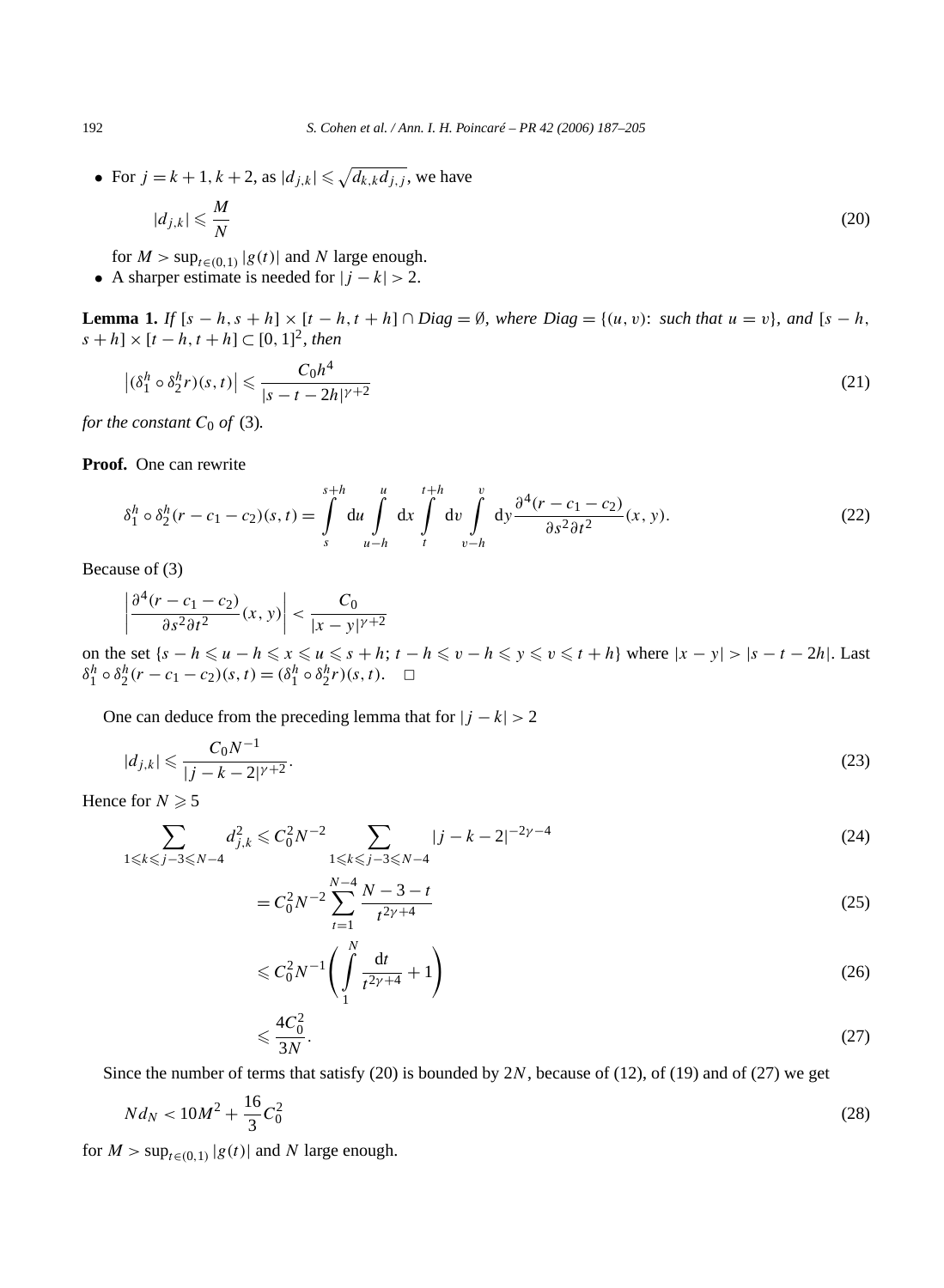Because of (13), for  $\delta > 0$ 

$$
\mathbb{P}\left\{ \left| \eta_N - \mathbb{E}(\eta_N) \right| > N^{(\delta - 1)/4} \right\} \leqslant N^{1 - \delta} C d_N^2 \tag{29}
$$

by Borel–Cantelli lemma for  $\delta \in (0, 1)$ , one can deduce

$$
\lim_{N \to \infty} (\eta_N - \mathbb{E}(\eta_N)) = 0 \quad \text{a.s.}
$$

and the convergence (7) comes from (18).  $\Box$ 

Let us now state some central limit theorems.

**Theorem 2.** *Under the assumptions of Theorem* 1*, if*  $m(t) = 0 \forall t \in [0, 1]$ *, and if*  $g(t)$  *is a non-vanishing function* 

$$
\frac{N^{1-\gamma}\left[\sum_{k=1}^{N-1}\Delta\xi_k^2 - \mathbb{E}\sum_{k=1}^{N-1}\Delta\xi_k^2\right]}{\sqrt{d_N}}
$$

*converges to a standard centered Gaussian variable, as*  $N \rightarrow +\infty$ *.* 

**Proof.** Let us recall

$$
\eta_N = \sum_{j=1}^{k_N} \lambda_{j,N} \zeta_{j,N}^2,
$$

the central limit theorem with Lindeberg condition is applied to

$$
S_N = \sum_{j=1}^{k_N} \lambda_{j,N} (\zeta_{j,N}^2 - 1).
$$

Hence we have to check that  $\max_{1 \leq j \leq k_N} \lambda_{j,N} = o(\sqrt{\text{var}(S_N)})$ . This last condition is a consequence of an elementary result in linear algebra:

$$
\max_{1 \leq j \leq k_N} \lambda_{j,N} \leq \max_{1 \leq j \leq N-1} \sum_{i=1}^{N-1} N^{1-\gamma} \big| \mathbb{E}(\Delta \xi_i \Delta \xi_j) \big|.
$$

We already know estimates on the upper bound:

$$
N^{1-\gamma} \max_{1 \leq j \leq N-1} \sum_{i=1}^{N-1} |\mathbb{E}(\Delta \xi_i \Delta \xi_j)| = \max_{1 \leq j \leq N-1} \sum_{i=1}^{N-1} |d_{i,j}|
$$
  
\$\leq \left[ O(N^{-1}) + \max\_{1 \leq j \leq N-1} \sum\_{|i-j|>2} C\_0 N^{-1} (i-j-2)^{-\gamma-2} \right]\$  
= O(N^{-1}).

A lower bound is needed for var $(S_N)$  = var $(\eta_N) = d_N$ . Because of (16) and the assumption that *g* is non-vanishing function

$$
d_N \geq 2\sum_{k=1}^{N-1} d_{k,k}^2 \geq \frac{1}{N^2} \sum_{k=1}^{N-1} g^2\left(\frac{k}{N}\right) + \mathcal{O}\left(\frac{1}{N}\right) \geq \frac{1}{N} \int_0^1 g^2(t) \, \mathrm{d}t + \mathcal{O}\left(\frac{1}{N}\right).
$$

Hence var  $S_N = d_N > C/N$  for a generic positive constant *C*. The convergence in distribution to a standard Gaussian variable of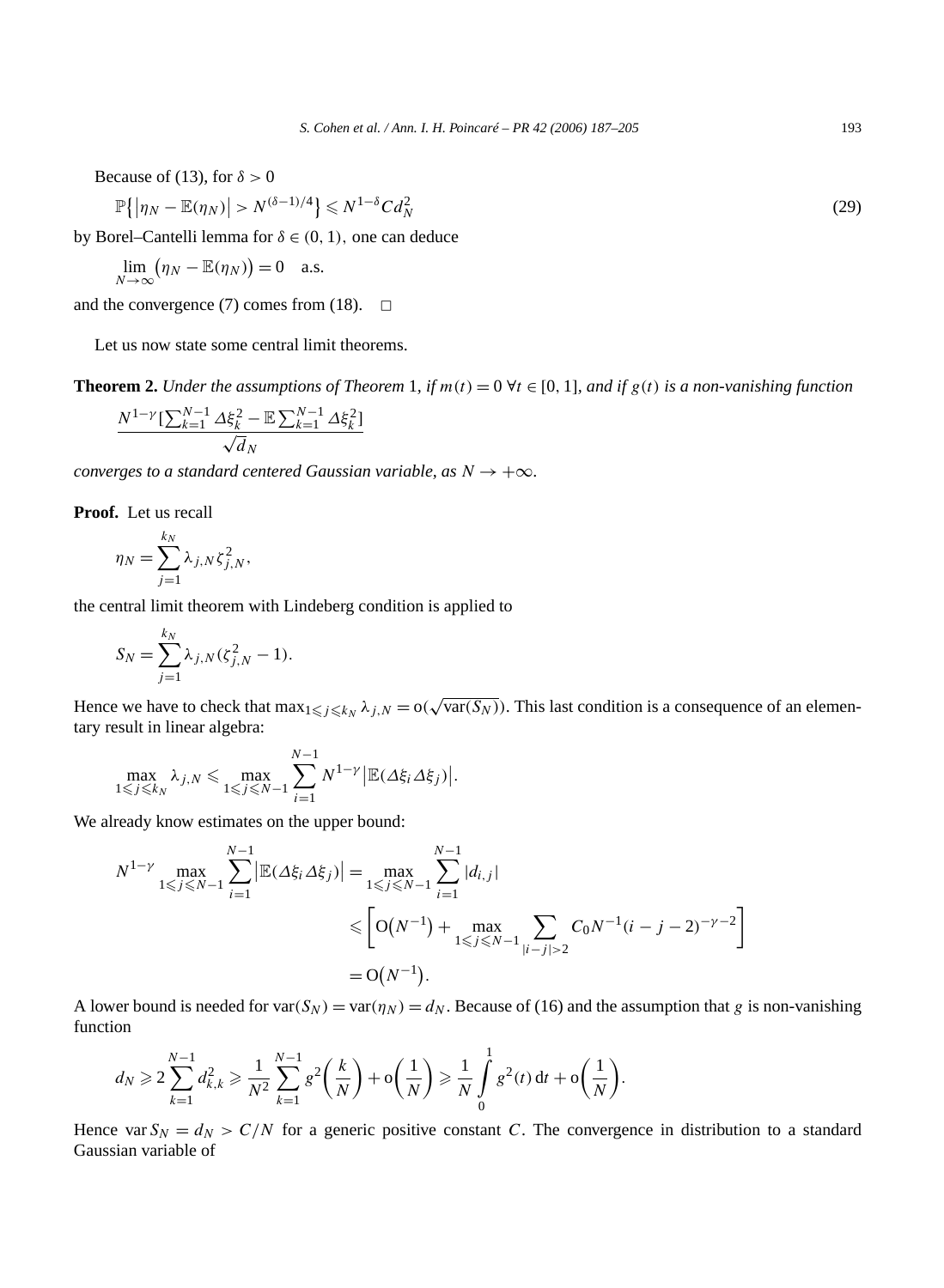$$
\frac{N^{1-\gamma}[\sum_{k=1}^{N-1} \Delta \xi_k^2 - \mathbb{E} \sum_{k=1}^{N-1} \Delta \xi_k^2]}{\sqrt{d_N}}
$$

is proved.  $\square$ 

**Remark 4.** If  $\gamma > 1/2$  Theorem 2 is still true even if the process  $\xi$  is not centered. It is a consequence of (10) and of  $d_N > C/N$ .

Let us now see when the bias term  $\mathbb{E}[\eta_N] - \int_0^1 g(t) dt$  is negligible. Assumptions (2b') and (32) are introduced below to ensure the convergence of  $Nd_N$ . One can check that there are fulfilled for the fractional Brownian motion, fractional Brownian sheet is another instance where the following theorem can be applied.

**Theorem 3.** *Let ξ be a centered Gaussian process such that assumptions* (2a) *is fulfilled. Assumption* (2b) *is replaced by*

(2b') There exist two functions  $c_1(s)$ ,  $c_2(t)$  such that  $\partial^4(r-c_1-c_2)/\partial s^2\partial t^2$  exists on  $[0,1]^2\setminus\{(u,u)\colon 0\leqslant u\leqslant 1\}.$ *Let*  $T^+ = \{(s, t): 0 \le s \le t \le 1\}$  *be the upper triangle in*  $[0, 1]^2$  (*resp.*  $T^- = \{(s, t): 0 \le t \le s \le 1\}$  *be the lower triangle*) *and we assume the existence of a continuous function C*<sup>+</sup> *on T* <sup>+</sup> (*respectively C*<sup>−</sup> *on T* <sup>−</sup>) *such that*

$$
|s - t|^{\gamma + 2} \frac{\partial^4 (r - c_1 - c_2)}{\partial s^2 \partial t^2} (s, t) = C_+(s, t), \quad s, t \in \{(s, t): 0 \le s < t \le 1\}
$$
  
(resp. C<sub>-</sub> on  $\{(s, t): 0 \le t < s \le 1\}$ ). (30)

*The assumption* (2c) *is replaced by*:

*let us suppose that there exists a function g such that*

$$
\sup_{t\in[h,1-h]} \left|\frac{\delta_1^h \circ \delta_2^h r(t,t)}{|h|^{2-\gamma}} - g(t)\right| < Ch^{\epsilon+1/2} \tag{31}
$$

*where*  $\epsilon > 0$ ,  $h \to 0$ , C is a generic constant. Let us assume that g is a  $1/2 + \epsilon$  Hölder continuous non*vanishing function.*

*Moreover we assume that there exists a function*  $\tilde{g}$ 

$$
\lim_{h \to 0^+} \sup_{t \in [h, 1 - 2h]} \left| \frac{\delta_1^h \circ \delta_2^h r(t + h, t)}{|h|^{2 - \gamma}} - \tilde{g}(t) \right| = 0.
$$
\n(32)

*Then*

$$
\sqrt{N}\left(N^{1-\gamma}\sum_{k=1}^{N-1}\Delta\xi_k^2-\int_0^1g(t)\,\mathrm{d}t\right)
$$

*converges to a centered Gaussian random variable.*

**Proof.** The bound (31) and (15) yield for  $h = \frac{1}{N}$ :

$$
\left|\mathbb{E}[\eta_N] - \frac{1}{N} \sum_{k=1}^{N-1} g\left(\frac{k}{N}\right)\right| < \frac{C}{N^{\epsilon+1/2}}.
$$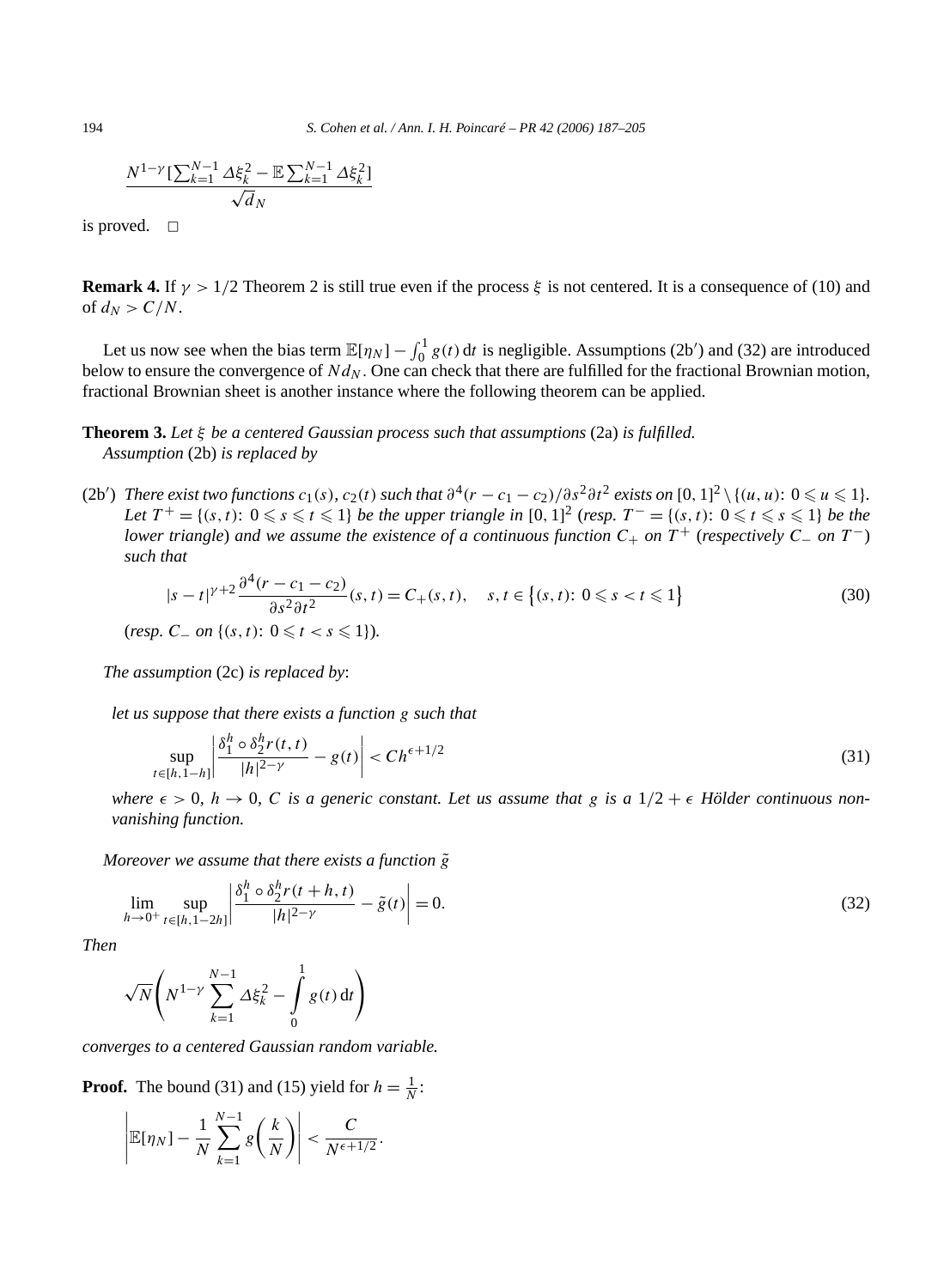Since *g* is Hölder continuous

$$
\left|\frac{1}{N}\sum_{k=1}^{N-1}g\left(\frac{k}{N}\right)-\int\limits_{0}^{1}g(t)\,\mathrm{d}t\right|<\frac{C}{N^{\epsilon+1/2}}.
$$

Let us show that  $\lim_{N\to\infty} N d_N$  exists. Recall (12)

$$
d_N = 2\sum_{k=1}^{N-1} d_{k,k}^2 + 4 \sum_{1 \leq k < j \leq N-1} d_{j,k}^2.
$$

Because of (16)

$$
\lim_{N \to \infty} N \sum_{k=1}^{N-1} d_{k,k}^2 = \int_0^1 g^2(t) dt.
$$

Let us now consider the case when  $j - k \ge 3$ . In this case because of (14) and (22)

$$
Nd_{j,k} = N^{2-\gamma} \int_{j/N}^{j+1/N} du \int_{u-1/N}^{u} dx \int_{k/N}^{k+1/N} dv \int_{v-1/N}^{v} dy \frac{C_{+}(x, y)}{(x - y)^{\gamma+2}}.
$$
 (33)

Then

$$
\left| N d_{j,k} - N^{2-\gamma} \int\limits_{j/N}^{j+1/N} du \int\limits_{u-1/N}^{u} dx \int\limits_{k/N}^{k+1/N} dv \int\limits_{v-1/N}^{v} dy \frac{C_+(j/N, k/N)}{(x-y)^{\gamma+2}} \right| \leq \frac{\epsilon_N}{(j-k-2)^{\gamma+2}}
$$

with  $\epsilon_N \to 0$  when  $N \to \infty$ . Actually we use  $|C_+(x, y) - C_+(j/N, k/N)| \to 0$  uniformly with respect to *j*, *k* when  $N \to \infty$ . Moreover

$$
N^{2-\gamma} \int\limits_{j/N}^{j+1/N} \mathrm{d}u \int\limits_{u-1/N}^{u} \mathrm{d}x \int\limits_{k/N}^{k+1/N} \mathrm{d}v \int\limits_{v-1/N}^{v} \mathrm{d}y \, \frac{1}{(x-y)^{\gamma+2}}
$$

is a function of  $j - k$  that will be denoted by  $f(j - k)$  such that

$$
\left|f(j-k)\right| \leqslant \frac{M}{(j-k-2)^{\gamma+2}}
$$

for *M* a generic constant. Then

$$
N \sum_{1 \le k < j-2 \le N-4} d_{j,k}^2 = \frac{1}{N} \sum_{1 \le k < j-2 \le N-4} C_+^2 \left( \frac{j}{N}, \frac{k}{N} \right) f^2(j-k)
$$
\n
$$
= \sum_{l=3}^{N-3} f^2(l) \left( \frac{1}{N} \sum_{k=1}^{N-1-l} C_+^2 \left( l + \frac{k}{N}, \frac{k}{N} \right) \right).
$$

1

When *l* is fixed one can show that

$$
\lim_{N \to \infty} \frac{1}{N} \sum_{k=1}^{N-1-l} C_+^2 \left( l + \frac{k}{N}, \frac{k}{N} \right) = \int_0^1 C_+^2(x, x) dx
$$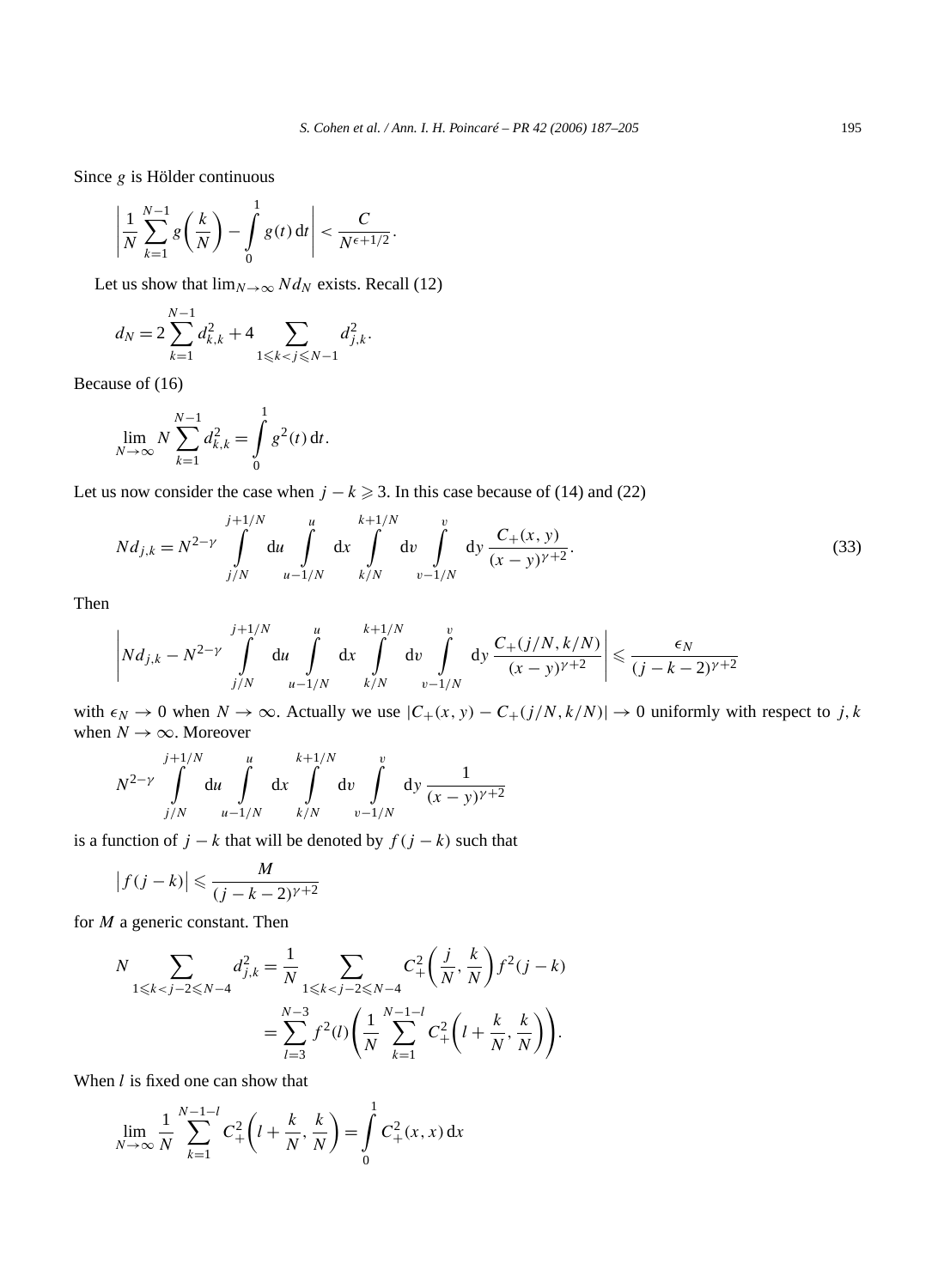and since  $\sum_{l=3}^{N-3} f^2(l) < +\infty$ , the limit of  $N \sum_{1 \le k < j-2 \le N-4} d_{j,k}^2$  exists. At this point we are reduced to prove the convergence  $N \sum_{1 \leq k \leq N-2} d_{k+2,k}^2$  and  $N \sum_{1 \leq k \leq N-1} d_{k+1,k}^2$ . For the first limit one uses a perturbation argument that can be found in [8], and (32) yields the existence of the second limit. Similar arguments hold when  $k > j$  and we skip the technical details.  $\square$ 

### **3. Application to fractional Brownian sheet**

#### *3.1. Application of Theorem 1*

In this part, theorems of Section 2 are applied to the identification of the axes of the fractional Brownian sheet. They are identified with the help of generalized quadratic variations of the fractional Brownian sheet restricted to some segments. The geometry of the problem is described in Fig. 1.

In this paper radial segments  $[A, B]$  with length *L* are considered. The distance of the segment to the origin O is  $L\varepsilon > 0$  (see Section 3.2 when  $\varepsilon = 0$ ). The angle of [*A, B*] with respect to the axes of observations  $Oxy$  is  $\beta$  a parameter under our control. The oriented angle  $\theta$  between  $Oxy$  and  $Ox'y'$ , the true axes of the fractional Brownian sheet, is the parameter we want to estimate. Let us recall the correlation function of the fractional Brownian sheet  $(W_{H_1,H_2}(x',y'))_{(x',y')\in\mathbb{R}^2}$ 

$$
E[W(x'_1, y'_1) \cdot W(x'_2, y'_2)] = \frac{1}{4} (|x'_1|^{2H_1} + |x'_2|^{2H_1} - |x'_1 - x'_2|^{2H_1}) (|y'_1|^{2H_2} + |y'_2|^{2H_2} - |y'_1 - y'_2|^{2H_2}) \tag{34}
$$

where  $0 < H_1, H_2 < 1$ .

Let us discuss why we consider  $\theta$  as an oriented angle and what is the range of  $\theta$ . It is obvious that the distribution of the fractional Brownian sheet is invariant with respect to the transformation  $y' \mapsto -y'$ . Hence, one can always assume that the orthonormal frames  $Oxy$  and  $Ox'y'$ , have the same orientation. Moreover, since the distribution of the fractional Brownian sheet is invariant with respect to the transformation  $x' \mapsto -x'$  we are actually



Fig. 1. Geometry of the observations.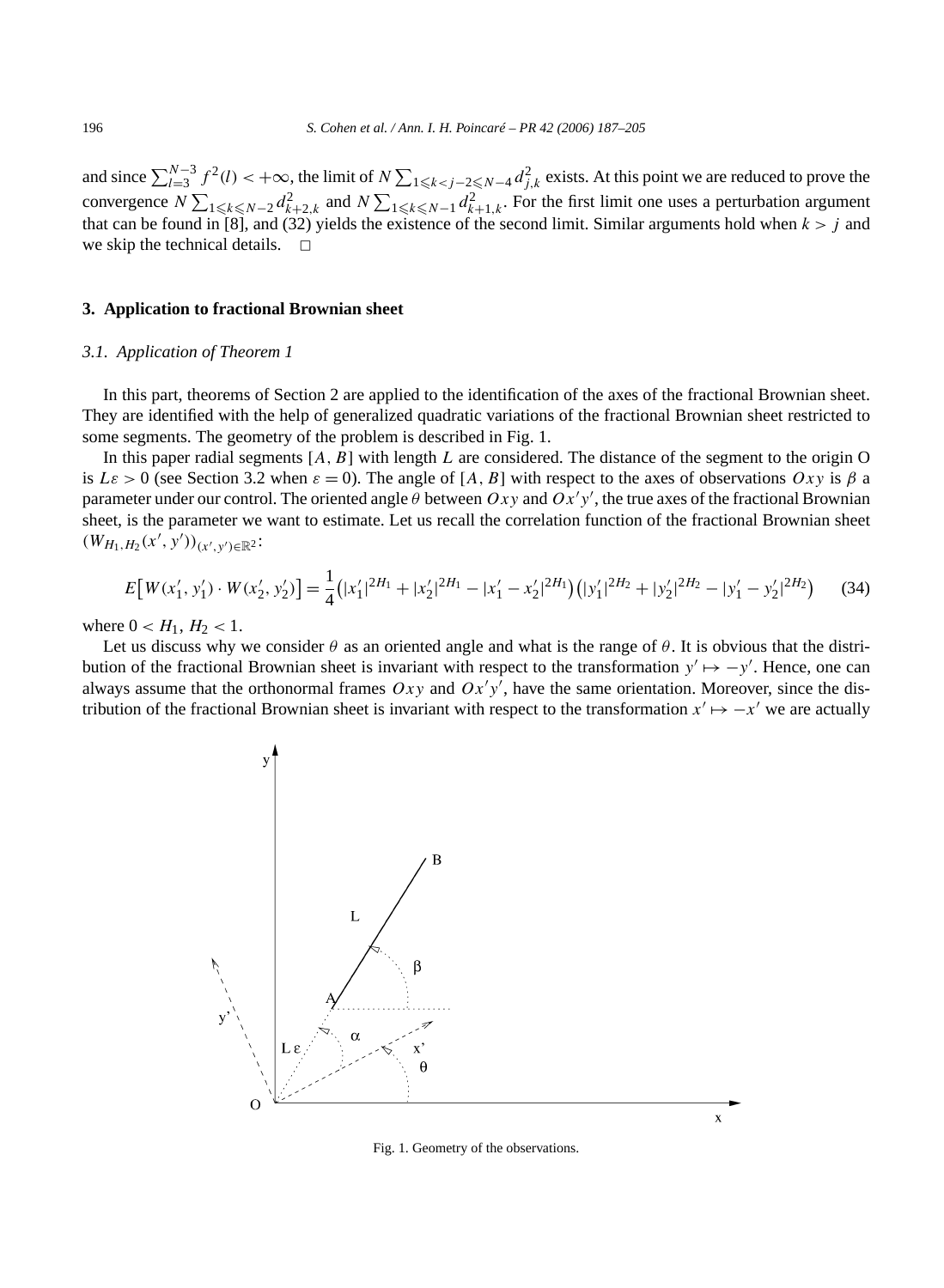interested in the angle between the two lines  $Ox$  and  $Ox'$  with no privileged sense  $x' > 0$ . Since we are working with oriented frames, it means that one can always assume that  $\theta \in (-\frac{\pi}{2}, \frac{\pi}{2}]$ .

Let us denote the oriented angles  $\beta$  and  $\theta$  as shown in Fig. 1. Then,  $\alpha = \theta - \beta$  is the angle of [A, B] with respect to the true axes of  $Ox'y'$  of the fractional Brownian sheet.

Let us call  $(Z_t, t \in [0, 1])$  the restriction of the fractional Brownian sheet to segment [*A, B*], which can be parameterized as follows:

 $x'_t = L(t + \varepsilon) \cos \alpha$ ,  $y'_t = L(t + \varepsilon) \sin \alpha$ ,

 $Z_t = W(x'_t, y'_t)$  for  $t \in [0, 1]$ . Then the covariance of *Z*,  $r(s, t) = E(Z_s Z_t)$ , is

$$
r(s,t) = \frac{1}{4}L^{2(H_1+H_2)}|\cos\alpha|^{2H_1}|\sin\alpha|^{2H_2}\left(|t+\varepsilon|^{2H_1}+|s+\varepsilon|^{2H_1}-|t-s|^{2H_1}\right) \times \left(|t+\varepsilon|^{2H_2}+|s+\varepsilon|^{2H_2}-|t-s|^{2H_2}\right).
$$
\n(35)

By applying Theorem 1 we will prove the following result.

#### **Proposition 1.**

$$
\lim_{N \to \infty} N^{2H_1 - 1} \sum_{k=1}^{N-1} (Z_{(k+1)/N} - 2Z_{k/N} + Z_{(k-1)/N})^2 = \int_0^1 g(t) dt
$$

*almost surely where*:

$$
g(t) = (4 - 2^{2H_1})L^{2(H_1 + H_2)} |\cos \alpha|^{2H_1} |\sin \alpha|^{2H_2} (t + \varepsilon)^{2H_2}
$$

*when*  $H_1 < H_2$  *and* 

$$
g(t) = 2(4 - 2^{2H_1})L^{4H_1} |\cos \alpha|^{2H_1} |\sin \alpha|^{2H_1} (t + \varepsilon)^{2H_1}
$$

*when*  $H_1 = H_2$ *.* 

**Proof.** We have to check assumptions of Theorem 1. First *Z* is a centered Gaussian process and clearly the covariance function is continuous on  $[0, 1]^2$ .

Concerning assumption (2b), the partial derivatives of *r* exist in  $[0, 1]^2 \setminus \{(u, u): 0 \leq u \leq 1\}$ , let us now check (3) for  $\gamma = 2(1 - H_1)$  and  $c_1 = c_2 = 0$ . Since *r* is up to a multiplicative constant the product of  $f_i(t, s) = (|t + \varepsilon|^{2H_i} +$  $|s + \varepsilon|^{2H_i} - |t - s|^{2H_i}$ , for  $i = 1, 2$ , by Leibnitz rule it is enough to have bounds on partial derivatives of the  $f_i$ 's. Elementary computations postponed to the Appendix yields the bound for *C*0:

$$
C_0(\varepsilon) \leq \frac{1}{4} L^{2(H_1 + H_2)} |\cos \alpha|^{2H_1} |\sin \alpha|^{2H_2} \Big[ 4(1 + \varepsilon)^{2H_2} + 8 \frac{2}{3\sqrt{3}} \big( 1 + \max(\varepsilon^{2H_1 - 1}, (1 + \varepsilon)^{2H_1 - 1}, \varepsilon^{2H_2 - 1}, (1 + \varepsilon)^{2H_2 - 1}) \big) + 8 \frac{2}{3\sqrt{3}} \max(1, (1 + \varepsilon)^{2H_1 - 1}, (1 + \varepsilon)^{2H_2 - 1}) + 8 \max(1, \varepsilon^{2H_2 - 2}, \varepsilon^{2H_1 - 2}) + 16 \Big].
$$
 (36)

Let us denote

$$
C(\alpha, H_1, H_2, L) = \frac{1}{4} L^{2(H_1 + H_2)} |\cos \alpha|^{2H_1} |\sin \alpha|^{2H_2}.
$$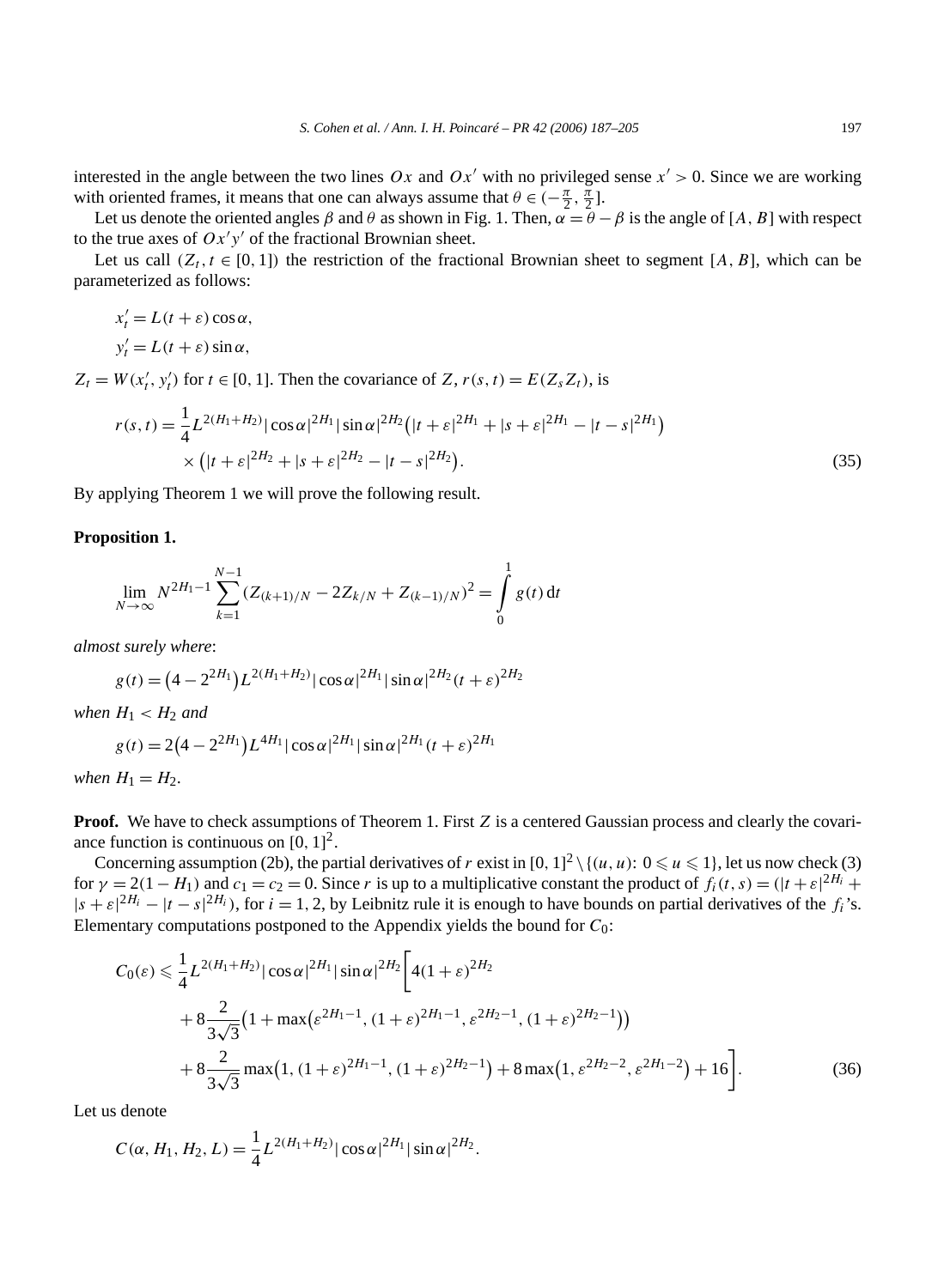Thus we have in case  $\varepsilon = 1$ :

$$
C_0(1) \le C(\alpha, H_1, H_2, L) \left(40 + \frac{80}{3\sqrt{3}}\right)
$$
\n(37)

where  $C_0(1)$  is a constant for inequality (3).

Let us now check assumption (2c) for  $t + \varepsilon \ge h \ge 0$ 

$$
(t + \varepsilon + \delta_j h)^{2H_i} = (t + \varepsilon)^{2H_i} + 2H_i(t + \varepsilon)^{2H_i - 1} \delta_j h + O((t + \varepsilon)^{2H_i - 2} h^2)
$$
\n(38)

for  $i = 1, 2$ ;  $j = 1, 2, 3, \delta_j = +1, -1, 0$ . Moreover

$$
f_i(t + \delta_j h, t + \delta_k h) = 2(t + \varepsilon)^{2H_i} + 2H_i(\delta_j + \delta_k)(t + \varepsilon)^{2H_i - 1}h - (|\delta_j - \delta_k|h)^{2H_i} + H_i(2H_i - 1)(t + \varepsilon)^{2H_i - 2}(\delta_j^2 + \delta_k^2)h^2 + O(h^3)(t + \varepsilon)^{2H_i - 3}.
$$
 (39)

This yields an asymptotic expansion for  $r(t + \delta_j h, t + \delta_k h)$  and because of (9) one gets for  $h > 0$ 

$$
\delta_2^h \circ \delta_1^h r(t, t) = 4C(\alpha, H_1, H_2, L)h^{2H_1}(t + \varepsilon)^{2H_2}(4 - 2^{2H_1})
$$
  
 
$$
\times \left[1 + O\big(h^{2(H_2 - H_1)}\big) + O\big(h^{2(1 - H_1)}\big) + O(h)\right]
$$
(40)

if  $H_1 < H_2$ . Then, if we set

$$
g(t) = (4 - 2^{2H_1})L^{2H} |\cos \alpha|^{2H_1} |\sin \alpha|^{2H_2} (t + \varepsilon)^{2H_2},
$$
  
\n
$$
\left| \frac{\delta_1^h \circ \delta_2^h r(t, t)}{h^{2-\gamma}} - g(t) \right| = O(h^{2(H_2 - H_1)}(t + \varepsilon)^{2H_1}),
$$
\n(41)

which establishes (6).

Whereas when  $H_1 = H_2$ ,

$$
\delta_2^h \circ \delta_1^h r(t, t) = 8C(\alpha, H_1, H_1, L)h^{2H_1}(t + \varepsilon)^{2H_1}\left(4 - 2^{2H_1}\right)\left[1 + \mathcal{O}\left(h^{2(1 - H_1)}\right) + \mathcal{O}(h)\right]
$$
(42)

and

$$
g(t) = 2(4 - 2^{2H_1})L^{2H} |\cos \alpha|^{2H_1} |\sin \alpha|^{2H_1} (t + \varepsilon)^{2H_1}
$$

and

$$
\left| \frac{\delta_1^h \circ \delta_2^h r(t, t)}{h^{2-\gamma}} - g(t) \right| = O\big(h^{2-2H_1}(t+\varepsilon)^{4H_1-2}\big). \qquad \Box \tag{43}
$$

Let us denote by

$$
V_N(\beta, L, \varepsilon) = \sum_{k=1}^{N-1} (Z_{(k+1)/N} - 2Z_{k/N} + Z_{(k-1)/N})^2
$$
\n(44)

and state a central limit theorem for  $V_N(\beta, L, \varepsilon)$ .

# **Proposition 2.** *If*  $H_1 + 1/4 < H_2$  *then*

$$
D(H_1, H_2, \alpha, L, \varepsilon) = (4 - 2^{2H_1})L^{2(H_1 + H_2)} |\cos \alpha|^{2H_1} |\sin \alpha|^{2H_2} \frac{(1 + \varepsilon)^{2H_2 + 1} - \varepsilon^{2H_2 + 1}}{2H_2 + 1}
$$

*then*

$$
\sqrt{N}\left(N^{2H_1-1}V_N(\beta,L,\varepsilon)-D(H_1,H_2,\theta-\beta,L,\varepsilon)\right)
$$
\n(45)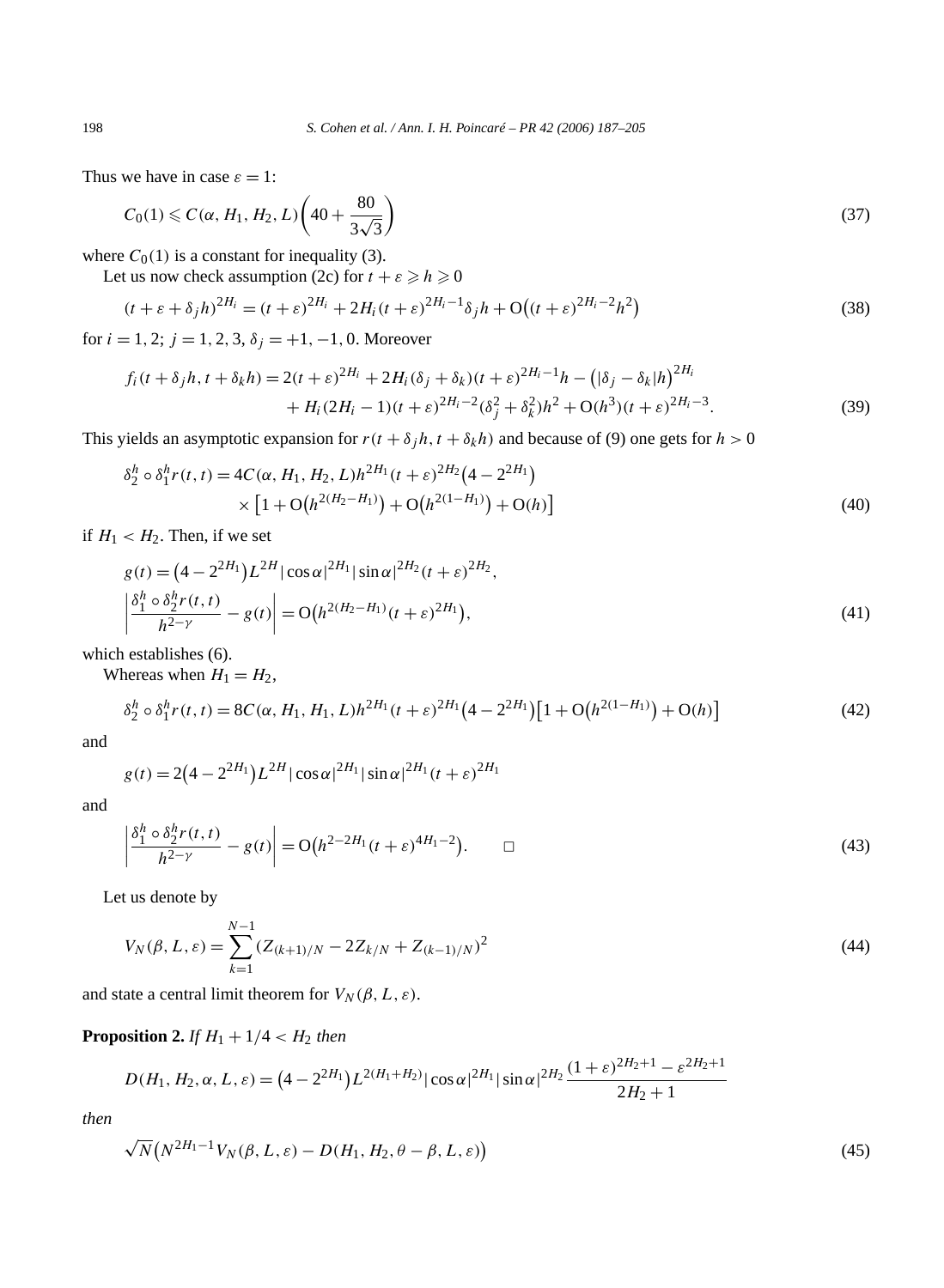*converges to a standard centered Gaussian random variable.*

*If*  $H_1 = H_2$ ,  $H_1 < 3/4$  *then* 

$$
\widetilde{D}(H_1, \alpha, L, \varepsilon) = 2(4 - 2^{2H_1})L^{4H_1} |\cos \alpha|^{2H_1} |\sin \alpha|^{2H_1} \frac{(1 + \varepsilon)^{2H_1 + 1} - \varepsilon^{2H_1 + 1}}{2H_1 + 1}
$$
  
 
$$
\times \sqrt{N} (N^{2H_1 - 1} V_N(\beta, L, \varepsilon) - \widetilde{D}(H_1, \theta - \beta, L, \varepsilon))
$$
(46)

*converges to a centered Gaussian random variable.*

**Proof.** When  $H_1 + 1/4 < H_2$ , (31) is satisfied because  $2(H_2 - H_1) > 1/2$  and we have (41). Moreover *g* is continuously differentiable. Since *g* is non-vanishing and since

$$
\int_{0}^{1} g(t) dt = (4 - 2^{2H_1}) L^{2(H_1 + H_2)} |\cos \alpha|^{2H_1} |\sin \alpha|^{2H_2} \frac{(1 + \varepsilon)^{2H_2 + 1} - \varepsilon^{2H_2 + 1}}{2H_2 + 1},
$$

one can check (32) with an asymptotic development of  $\delta_2^h \circ \delta_1^h r(t+h, t)$  similar to (40). The existence of  $C_+$  and *C* – is a consequence of the computation of  $\frac{\partial^4 r}{\partial s^2 \partial t^2}$  (s, t) done in the appendix. One can apply Theorem 3. The first part of the proposition is proved.

When  $H_1 = H_2$ ,  $2 - 2H_1 > 1/2$  and Eq. (43) allow application of Theorem 3 with the same arguments as in the previous case.  $\square$ 

**Remark 5.** Let us define  $X_N = N^{2H_1-1}V_N(\beta, L, \varepsilon)$ . Note that with the same arguments, we prove the asymptotic normality of a pair  $(X_N, X_{2N})$  of rescaled quadratic variations since the central limit theorem can be proved for every linear combination  $\lambda X_N + \mu X_{2N}$  which is still a rescaled quadratic variation.

# *3.2. Case where*  $\varepsilon = 0$

In the previous section, the fractional Brownian sheet is restricted to a segment that does not intersect the origin. Technically it yields  $\varepsilon > 0$ . One may wonder what happens when  $\varepsilon = 0$ . Although this choice is in some sense more natural the application of the theorems of the section 2 is more difficult when  $\varepsilon = 0$ . For instance the covariance of *Z* is no longer differentiable when  $t = 0$ .

In this section one extend the result of Proposition 1 when  $\varepsilon = 0$ . Let us now consider the restriction of the fractional Brownian sheet to  $[O, B]$  parameterized by

$$
x'_t = Lt \cos \alpha,
$$
  

$$
y'_t = Lt \sin \alpha,
$$

 $\widetilde{Z}_t = W(x'_t, y'_t)$  for  $t \in [0, 1]$ ,

**Proposition 3.** *If*  $H_2 > H_1 > 3/4$ , *then* 

$$
\lim_{N \to \infty} N^{2H_1 - 1} \sum_{k=1}^{N-1} (\widetilde{Z}_{(k+1)/N} - 2\widetilde{Z}_{k/N} + \widetilde{Z}_{(k-1)/N})^2 = \frac{(4 - 2^{2H_1})L^{2(H_1 + H_2)} |\cos \alpha|^{2H_1} |\sin \alpha|^{2H_2}}{2H_2 + 1}.
$$
 (47)

*If*  $H_2 = H_1 > 3/4$ *, then* 

$$
\lim_{N \to \infty} N^{2H_1 - 1} \sum_{k=1}^{N-1} (\widetilde{Z}_{(k+1)/N} - 2\widetilde{Z}_{k/N} + \widetilde{Z}_{(k-1)/N})^2 = \frac{2(4 - 2^{2H_1})L^{4H_1} |\cos \alpha|^{2H_1} |\sin \alpha|^{2H_1}}{2H_1 + 1}.
$$
\n(48)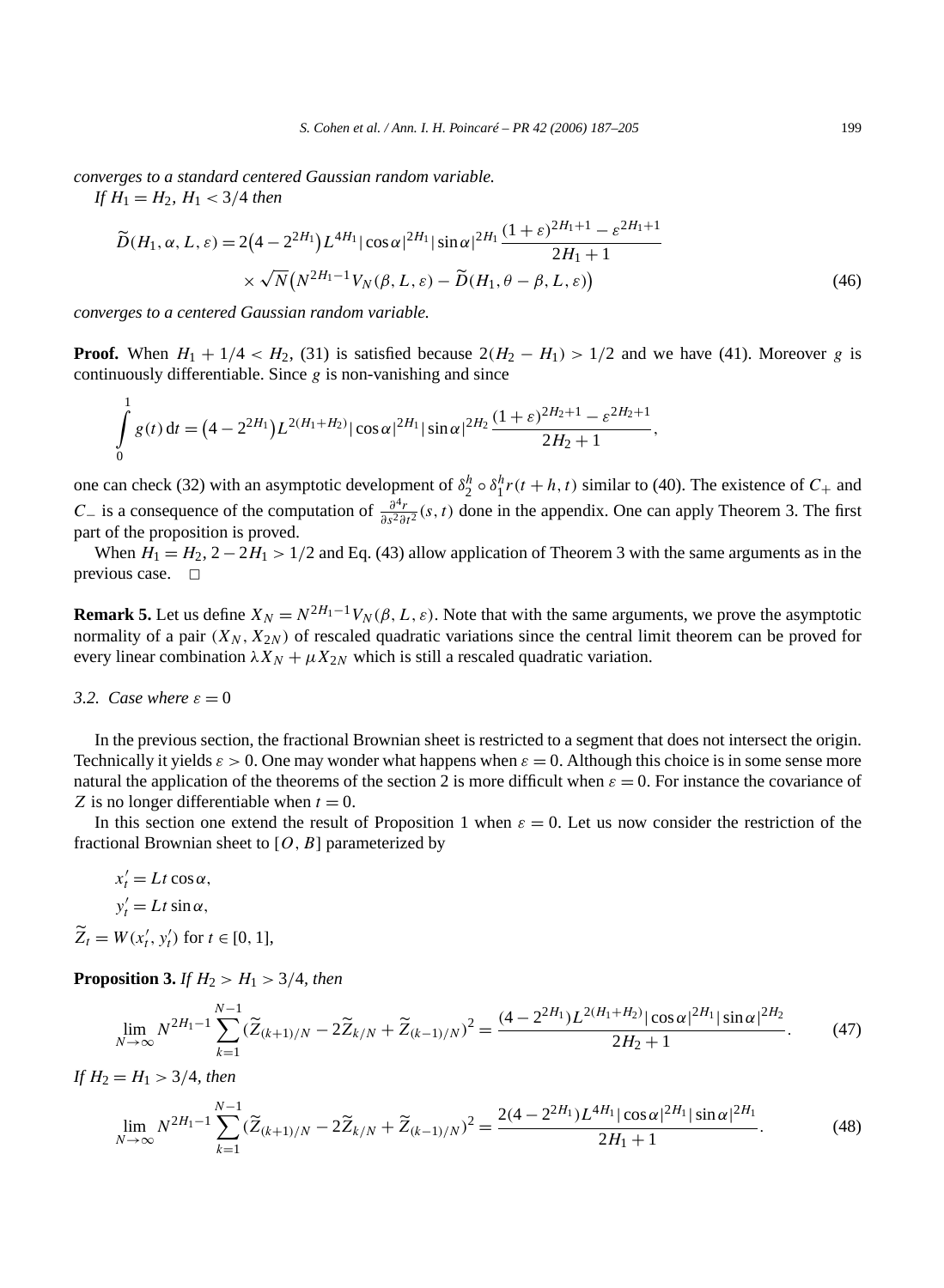**Proof.** The assumption (2b) is not satisfied for *Z*. More precisely, the bound obtained in (36) shows that the covariance *r* of  $\widetilde{Z}$  satisfies for  $1 > \varepsilon > 0$  and  $s, t \in [\varepsilon, 1]^2 \setminus \{(u, u): \varepsilon \leq u \leq 1\},\$ 

$$
\left|\frac{\partial^4 r(s,t)}{\partial t^2 \partial s^2}\right| \leqslant \frac{C_2 \varepsilon^{2H_1 - 2}}{|s - t|^{\gamma + 2}}
$$

for some positive constant  $C_2$ . Let  $\varepsilon_N \to +\infty$  be such that  $\varepsilon_N/N \to 0$  when  $N \to +\infty$ . This yields

$$
|d_{j,k}| \leqslant \frac{C_2N^{-1}}{|j-k-2|^{\gamma+2}} \bigg(\frac{\varepsilon_N}{N}\bigg)^{2H_1-2}.
$$

One can show as in (24) that

$$
\sum_{\varepsilon_N \leqslant k \leqslant j-3 \leqslant N-4} d_{j,k}^2 \leqslant C_2^2 N^{-2} \bigg( \frac{\varepsilon_N}{N} \bigg)^{4H_1 - 4} \sum_{\varepsilon_N \leqslant k \leqslant j-3 \leqslant N-4} |j-k-2|^{-2\gamma - 4} = {\rm O} \bigg( \frac{\varepsilon_N^{4H_1 - 4}}{N^{4H_1 - 3}} \bigg),
$$

and that

$$
\sum_{1 \leq k \leq j-3 \leq N-4; k < \varepsilon_N} d_{j,k}^2 \leq C \frac{\varepsilon_N}{N},
$$

for a generic constant C, because  $d_{j,k} = O(1/N)$ . Let us choose  $\varepsilon_N = N^{(4-4H_1)/(5-4H_1)}$ , then  $d_N = O(N^{1/(4H_1-5)})$ . Because of (29) we get the almost sure convergence if

$$
\frac{1}{2} < \frac{1}{5 - 4H_1}
$$

which leads to  $H_1 > 3/4$ . The same arguments hold for  $H_1 = H_2 > 3/4$ .  $\Box$ 

#### *3.3. Estimators of the parameters*  $H_1$ ,  $H_2$  *and*  $\theta$

Let us recall that  $H_1 \leq H_2$  where  $H_1$  is attached to axe  $Ox'$  of the fractional Brownian sheet. In this part, we use previous results to construct consistent estimators of  $H_1$ ,  $H_2$  and  $\theta = (Ox, Ox')$ , the angle between the  $Ox'$  axis of the fractional Brownian sheet with the observation axis  $Ox$ . Estimators of  $H_1$ ,  $H_2$  are studied in Propositions 4 and 5, while Proposition 6 gives an estimator of *θ* .

In the following propositions we assume that the segment is not contained in one of the axes of the fractional Brownian sheet i.e.  $\beta \neq \theta + k\pi/2$ ,  $\forall k \in \mathbb{Z}$ .

**Proposition 4.** *If*  $\beta \neq \theta + k\pi/2$ ,  $\forall k \in \mathbb{Z}$ , and *if*  $V_N$  *is defined by* (44)

$$
\widehat{H}_{1N} = \frac{1 + \log(V_N(\beta, L, \varepsilon)/V_{2N}(\beta, L, \varepsilon))/\log 2}{2}
$$
\n(49)

*and*

$$
\widehat{H}_{2N} = \frac{1}{2\log 2} \log \left[ \frac{V_N(\beta, 2L, \varepsilon)}{V_N(\beta, L, \varepsilon)} \right] - \widehat{H}_{1N}
$$
\n(50)

*are respectively strongly consistent estimators of H*<sup>1</sup> *and H*2*.*

**Proof.** Because of Proposition 1,

$$
\lim_{N \to +\infty} \frac{V_N(\beta, L, \varepsilon)}{N^{1-2H_1}} = \int\limits_0^1 g(t) \, \mathrm{d}t.
$$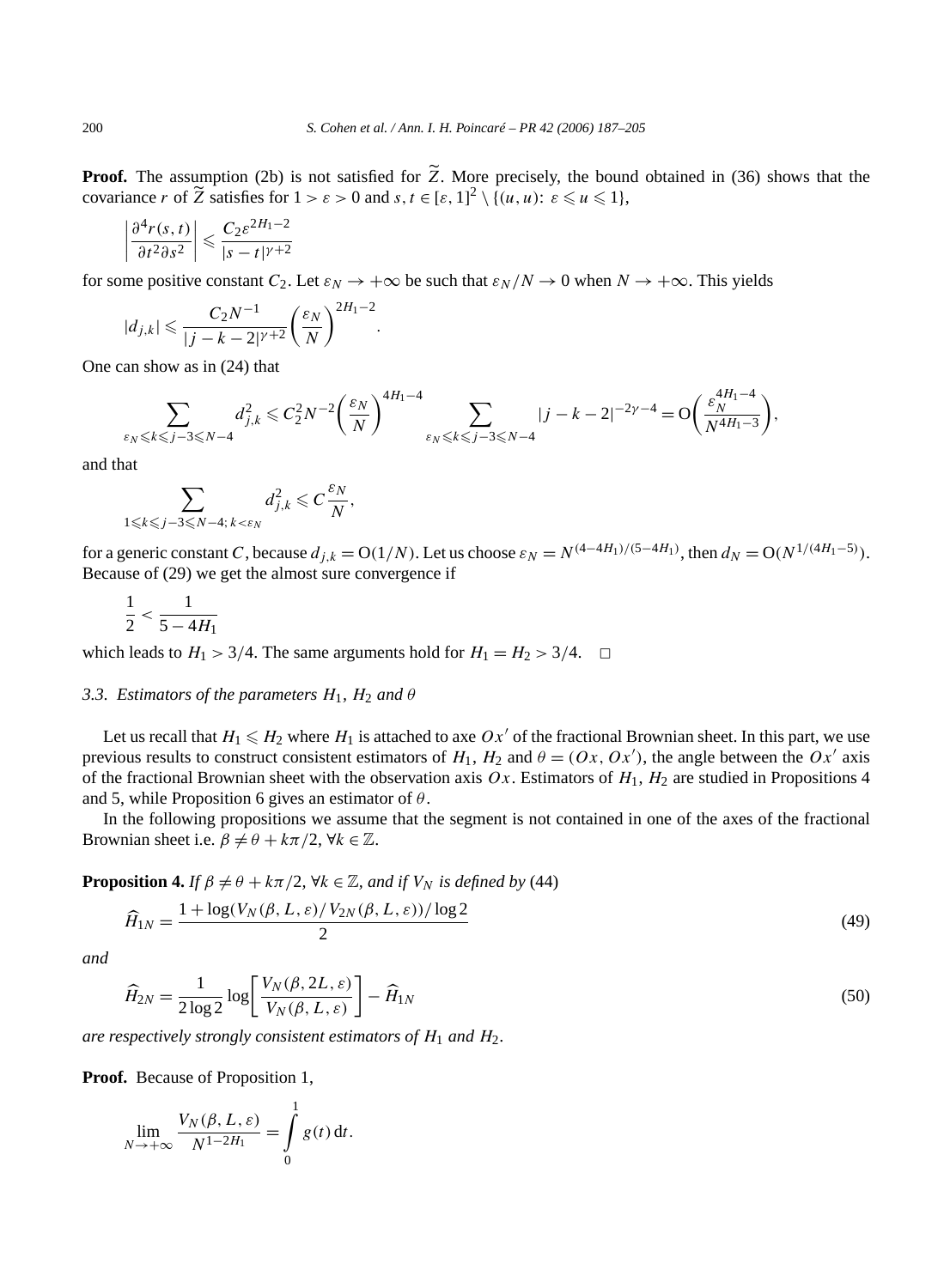When  $\beta \neq \theta + k\pi/2$ ,  $\forall k \in \mathbb{Z}$ ,

$$
\int\limits_{0}^{1} g(t) dt \neq
$$

and (49) is established.

To prove (50) let us remark that

 $\theta$ 

$$
\frac{V_N(\beta, 2L, \varepsilon)}{V_N(\beta, L, \varepsilon)} \to 2^{2(H_1 + H_2)}
$$

when  $N \to +\infty$ .  $\Box$ 

Then we can give a confidence interval for the estimation of *H*1.

**Proposition 5.** *Let*  $H_1 + 1/4 < H_2$ *, and let*  $\alpha \neq k\pi/2$ ,  $\forall k \in \mathbb{Z}$ *.* Let  $m = D(H_1, H_2, \alpha, L, \varepsilon)$  defined in Proposition 2. If  $\Gamma$  denotes  $\lim_{N \to \infty} N \mathbb{E}(X_{2N} - X_N)^2$ , then  $\Gamma > 0$  and

$$
\mathbb{P}\{2m\Gamma^{-1/2}\log 2\sqrt{N}|H_{1N} - H_1| \leq 1.96\} \to 0.95
$$

*when*  $N \rightarrow +\infty$ *.* 

**Proof.** Because of Remark 5  $(X_N, X_{2N})$  is asymptotically normal and the limit lim<sub>*N*→∞</sub>  $NE(X_{2N} - X_N)^2$  exists. **Proot.** Because of Remark 5 ( $X_N$ ,  $X_{2N}$ ) is asymptotically normal and the limit  $\lim_{N \to \infty} N \mathbb{E}(X_{2N} - \text{Then } N \mathbb{E}(X_{2N} - X_N)^2 \leq (\frac{3}{2} - \sqrt{2}) \lim_{N \to \infty} N d_N$ . Hence,  $\Gamma > 0$  and because of Slutsky theorem:

$$
\sqrt{N} \log(X_N/X_{2N}) \to \mathcal{N}(0, \sigma^2)
$$
\n(51)

when  $N \to \infty$ , where the convergence is in distribution, and where

$$
\sigma^2 = \lim_{N \to \infty} \frac{N \mathbb{E}(X_{2N} - X_N)^2}{m^2}.
$$

Since

$$
\log(X_N/X_{2N}) = 2\log 2(\hat{H}_{1N} - H_1),
$$

and  $\sigma^2 = \Gamma/m^2$ , the proposition is proved.  $\Box$ 

Please note that the rate of convergence  $O(1/\sqrt{N})$  is known to be of the same order as the one given by the Cramér–Rao bound (cf. [6] and [4] when the Hurst exponent of a fractional Brownian Motion is identified). In our case, since the process *Z* is not with stationary increments, the Cramér–Rao bound seems difficult to estimate.

Let us give a numerical application of the previous proposition. In practice we have to compute *m*−2*Γ* . Actually the computation of *Γ* seems delicate but  $N\mathbb{E}(X_{2N} - X_N)^2 \le 3N\mathbb{E}(X_N - m)^2 = 3Nd_N$  with  $d_N$  defined by (12) with *Z* in place of  $\xi$ . And we have an upper bound for  $Nd_N$ . More precisely, because of (28)

$$
Nd_N\leq 10M^2+\frac{16}{3}C_0^2(\varepsilon).
$$

Moreover  $g(1)$  is the supremum of  $g$  and we can take

$$
M > 4(4-2^{2H_1})C(\alpha, H_1, H_2, L)(1+\varepsilon)^{2H_2}
$$

(for instance  $M = 4(4 - 2^{2H_1})C(\alpha, H_1, H_2, L)(1 + \varepsilon)^2$ ). Let us assume  $\varepsilon = 1$  and recall that

$$
C_0(1) \leqslant \left(40 + \frac{80}{3\sqrt{3}}\right) C(\alpha, H_1, H_2, L)
$$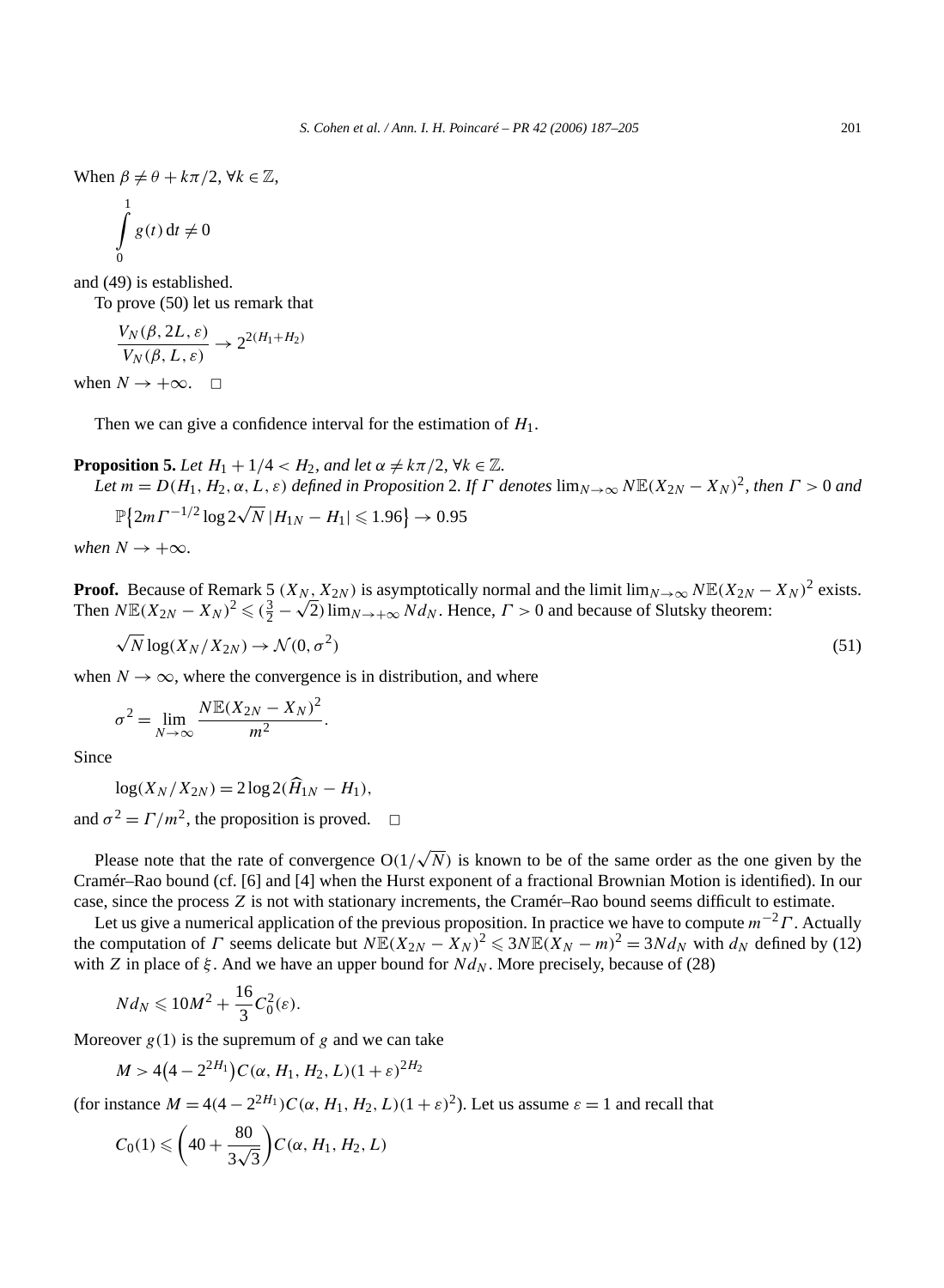then

$$
Nd_N \leq C^2(\alpha, H_1, H_2, L)\bigg[160\big(4-2^{2H_1}\big)^24+\frac{16}{3}\bigg(40+\frac{80}{3\sqrt{3}}\bigg)^2\bigg].
$$

Moreover

$$
m = \frac{4(4 - 2^{2H_1})(2^{2H_2 + 1} - 1)C(\alpha, H_1, H_2, L)}{2H_2 + 1}
$$

for  $\varepsilon = 1$  and

$$
\frac{\Gamma}{m^2} \leq \frac{3[160(4-2^{2H_1})^2 4 + (16/3)(40+80/(3\sqrt{3}))^2](2H_2+1)^2}{16(4-2^{2H_1})^2(2^{2H_2+1}-1)^2}
$$
  
= 
$$
3\left[40+\frac{16}{3(4-2^{2H_1})^2}\left(10+\frac{20}{3\sqrt{3}}\right)^2\right]\left(\frac{2H_2+1}{2^{2H_2+1}-1}\right)^2.
$$

Let us assume  $H_1 < \frac{1}{2} < H_2$  as an example to have an order of how big shall be *N* to have a meaningful interval. Then,  $\left(\frac{2H_2 + 1}{2^{2H_2+1} - 1}\right) \leq 1$  and  $4 - 2^{2H_1} > 2$ .

$$
\frac{1.96\sqrt{\Gamma}}{m} < 58.39
$$

and the confidence interval length is bounded with  $58.39/\sqrt{N}$ .

In practical situations, we may assume  $H_1 \neq H_2$ . In this case we can detect the anisotropy of the fractional Brownian sheet, which means than we can estimate *θ* .

**Proposition 6.** *If*  $H_1 \neq H_2$ ,  $\theta \in (-\pi/2, 0) \cup (0, \pi/2)$ , and  $\beta \neq \theta + k\pi/2$ ,  $\forall k \in \mathbb{Z}$ , set

$$
f_N(\beta) = \arctan\left(\left(\frac{V_N(\beta + \pi/2, L, \varepsilon)}{V_N(\beta, L, \varepsilon)}\right)^{1/(2(\widehat{H_{1N}} - \widehat{H_{2N}}))}\right)
$$

*then*

$$
\hat{\theta}_N = \text{sign}\left(f_N\left(\frac{-\pi}{4}\right) - f_N\left(\frac{\pi}{4}\right)\right) f_N(0) \tag{52}
$$

*is a strongly consistent estimator of*  $\theta$ *, where*  $sign(x) = 1$  *<i>if*  $x \ge 0$  *and*  $sign(x) = -1$  *if*  $x < 0$ *.* 

**Proof.** Because of Proposition 1

$$
\frac{V_N(\beta + \pi/2, L, \varepsilon)}{V_N(\beta, L, \varepsilon)} \to \left| \tan(\theta - \beta) \right|^{2(H_1 - H_2)}
$$

when  $N \rightarrow +\infty$ . Hence, with our assumptions,

$$
f_N(\beta) \to \arctan(|\tan(\theta - \beta)|),
$$

when  $N \to +\infty$ . Since  $\theta \in (-\pi/2, 0) \cup (0, \pi/2)$ ,  $f_N(0) \to |\theta|$  when  $N \to +\infty$ . Please note that the last assumption is not a real loss of generality since in general we may choose  $\theta \in [-\pi/2, \pi/2]$ . Elementary computations show that

$$
\arctan\left(\left|\tan\left(\theta + \frac{\pi}{4}\right)\right|\right) - \arctan\left(\left|\tan\left(\theta - \frac{\pi}{4}\right)\right|\right) > 0
$$

if and only if  $\theta \in (0, \pi/2)$ . Since

$$
f_N\left(\frac{-\pi}{4}\right) - f_N\left(\frac{\pi}{4}\right) \to \arctan\left(\left|\tan\left(\theta + \frac{\pi}{4}\right)\right|\right) - \arctan\left(\left|\tan\left(\theta - \frac{\pi}{4}\right)\right|\right)
$$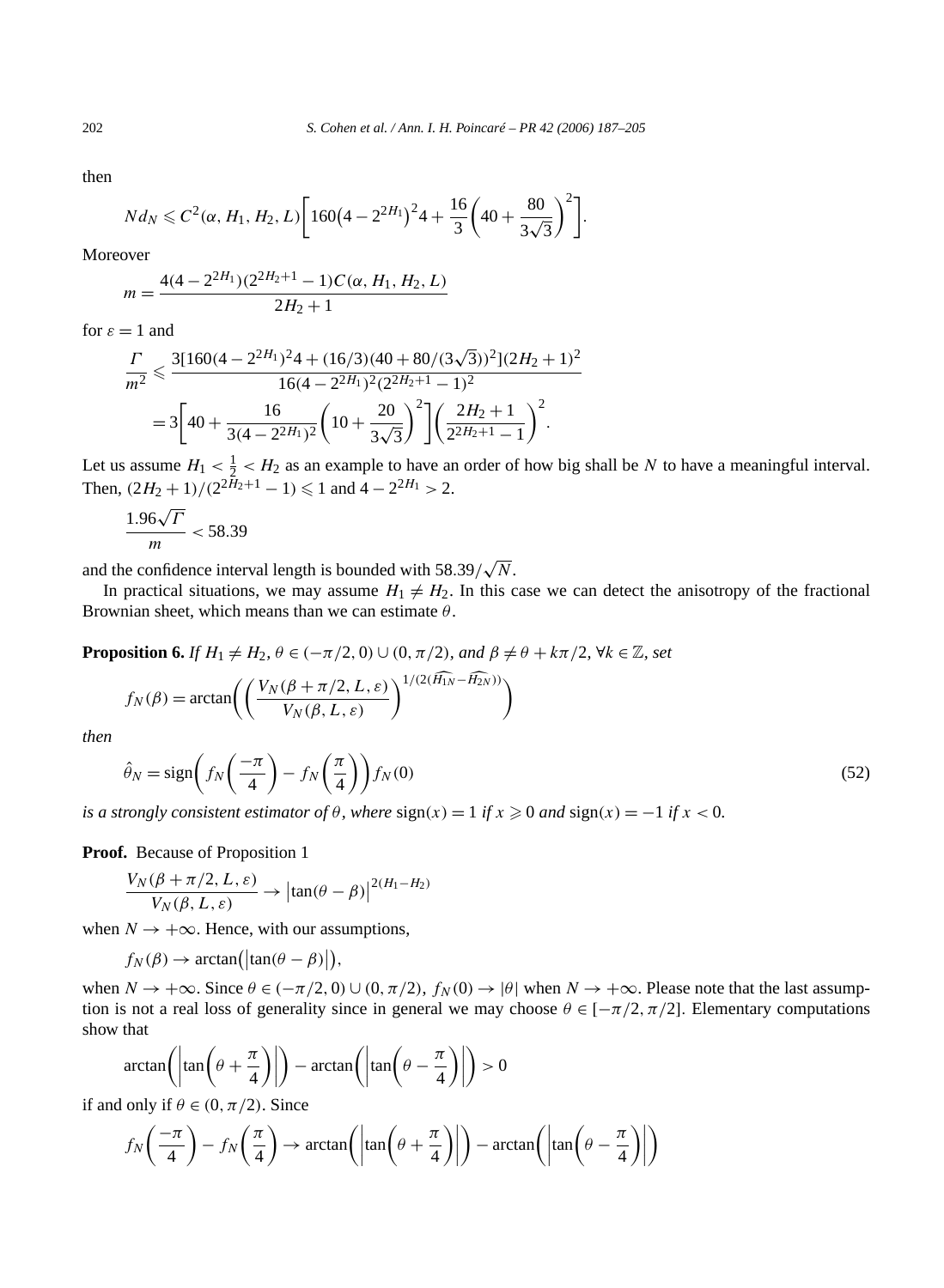when  $N \to +\infty$ , the proof is complete.  $\Box$ 

Please remark that we do not use all the information available to construct our estimators. This might be an advantage if the parameters are actually functions of the position, which means that the fractional Brownian sheet is actually a first order simplification. To better use the available information we could consider *K* generalized quadratic variations for different  $\beta_j$ ,  $j = 1, ..., K$ , we get estimators  $\widehat{H}_{1N}^j$ ,  $\widehat{H}_{2N}^j$ ,  $\widehat{\theta}_n^j$ . Thus, we could propose a more robust version of the estimators as the empirical means of these estimators. Other problems may also be addressed in the future such as estimation of the variance of the estimators proposed above.

#### **Appendix**

Let us prove the upper bound (36). For  $1 \ge s > t \ge 0$ ,

$$
\frac{\partial f_i}{\partial t}(t,s) = 2H_i\big((t+\varepsilon)^{2H_i-1} + (s-t)^{2H_i-1}\big),\tag{53}
$$

$$
\frac{\partial f_i}{\partial s}(t,s) = 2H_i\big((s+\varepsilon)^{2H_i-1} - (s-t)^{2H_i-1}\big),\tag{54}
$$

$$
\frac{\partial^2 f_i}{\partial t^2}(t,s) = 2H_i(2H_i - 1)[(t+\varepsilon)^{2H_i - 2} - (s-t)^{2H_i - 2}],
$$
\n(55)

$$
\frac{\partial^2 f_i}{\partial s^2}(t,s) = 2H_i(2H_i - 1)[(s+\varepsilon)^{2H_i-2} - (s-t)^{2H_i-2}],
$$
\n(56)

$$
\frac{\partial^2 f_i}{\partial s \partial t}(t,s) = 2H_i(2H_i - 1)(s-t)^{2H_i - 2},\tag{57}
$$

$$
\frac{\partial^3 f_i}{\partial s^2 \partial t}(t,s) = 2H_i(2H_i - 1)(2H_i - 2)(s - t)^{2H_i - 3},\tag{58}
$$

$$
\frac{\partial^4 f_i}{\partial s^2 \partial t^2}(t,s) = -2H_i(2H_i - 1)(2H_i - 2)(2H_i - 3)(s - t)^{2H_i - 4}
$$
\n(59)

for  $i = 1, 2$ . Hence:

$$
(s-t)^{\gamma+2} \frac{\partial^4 f_1}{\partial s^2 \partial t^2} f_2 = -2H_1(2H_1 - 1)(2H_1 - 2)(2H_1 - 3)f_2,\tag{60}
$$

$$
(s-t)^{\gamma+2} \frac{\partial^3 f_1}{\partial s^2 \partial t} \frac{\partial f_2}{\partial t} = 2H_1(2H_1 - 1)(2H_1 - 2)(s-t)2H_2 \big[ \big( (t+\varepsilon)^{2H_2-1} + (s-t)^{2H_2-1} \big) \big],\tag{61}
$$

$$
(s-t)^{\gamma+2} \frac{\partial^3 f_1}{\partial t^2 \partial s} \frac{\partial f_2}{\partial t} = -2H_1(2H_1 - 1)(2H_1 - 2)(s-t)2H_2 \big[ \big( (s+\varepsilon)^{2H_2-1} - (s-t)^{2H_2-1} \big) \big],\tag{62}
$$

$$
(s-t)^{\gamma+2} \frac{\partial^2 f_1}{\partial s^2} \frac{\partial^2 f_2}{\partial t^2} = 4 \prod_{i=1,2} H_i (2H_i - 1) \left[ (s+\varepsilon)^{2H_1-2} (s-t)^{2-H_1} - (s-t)^{H_1} \right]
$$
  
 
$$
\times \left[ (t+\varepsilon)^{2H_2-2} (s-t)^{2-H_1} - (s-t)^{2H_2-H_1} \right],
$$
 (63)

$$
(s-t)^{\gamma+2} \frac{\partial^2 f_1}{\partial s \partial t} \frac{\partial^2 f_2}{\partial s \partial t} = 4 \prod_{i=1,2} H_i (2H_i - 1)(s-t)^{2H_2}
$$
(64)

are bounded on  $[0, 1]^2$ , and consequently assumption (2b) is fulfilled. More precisely, since  $H_i \in ]0, 14[$ , for  $i = 1, 2$ :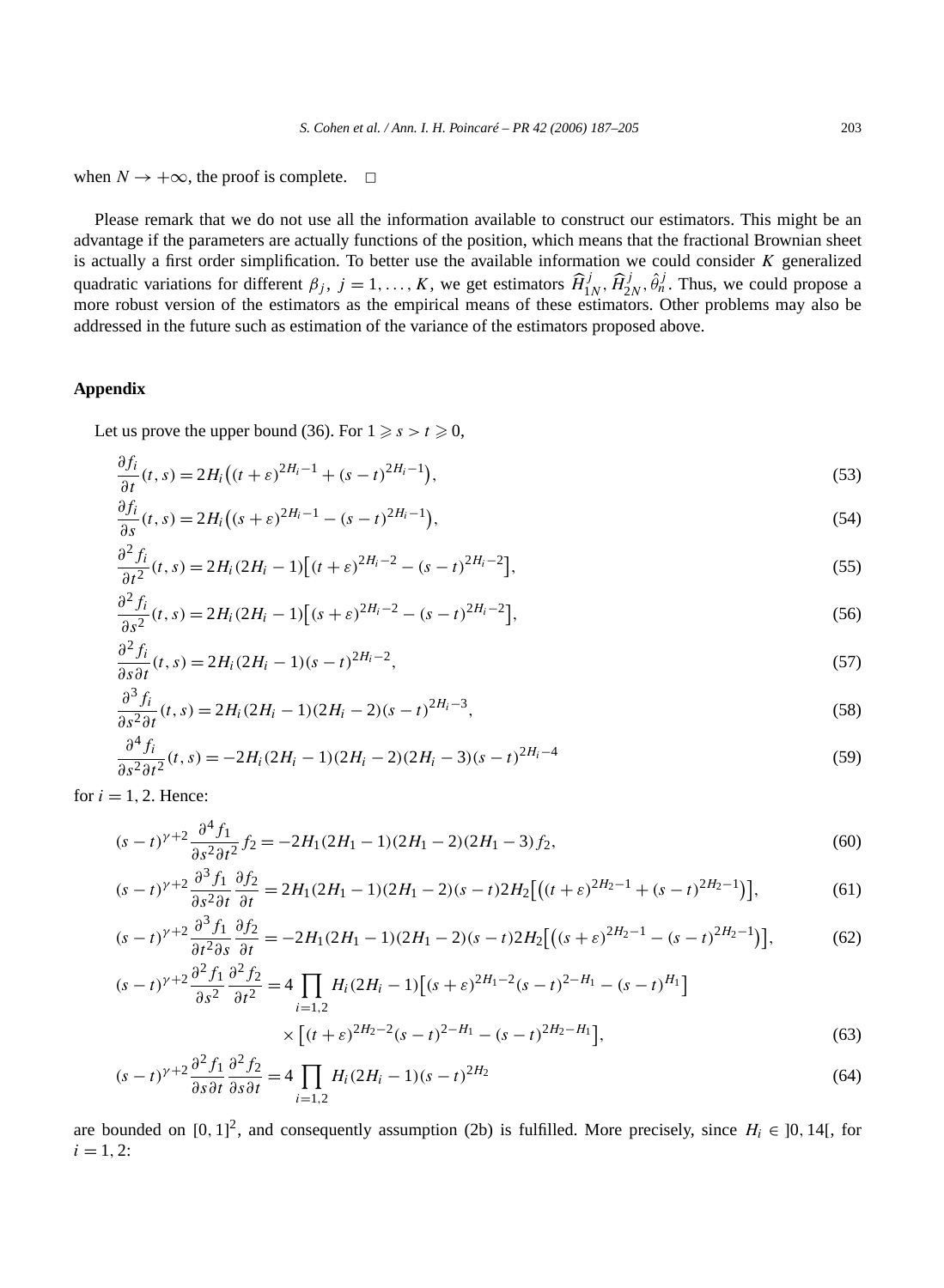$$
|2H_i| \le 2,
$$
  
\n
$$
|2H_i(2H_i - 1)| \le 2,
$$
  
\n
$$
|2H_i(2H_i - 1)(2H_i - 2)| \le \frac{2}{3\sqrt{3}},
$$
  
\n
$$
|2H_i(2H_i - 1)(2H_i - 2)(2H_i - 3)| \le 1
$$

and

$$
\sup_{0 \leq t < s \leq 1} |(t + \varepsilon)^{2H_i} + (s + \varepsilon)^{2H_i} - (s - t)^{2H_i}| = 2(1 + \varepsilon)^{2H_i},
$$
\n
$$
\sup_{0 \leq t < s \leq 1} |((s - t)(t + \varepsilon)^{2H_i - 1} + (s - t)^{2H_i})| \leq (1 + \max(\varepsilon^{2H_i - 1}, (1 + \varepsilon)^{2H_i - 1})),
$$
\n
$$
\sup_{0 \leq t < s \leq 1} |((s - t)(t + \varepsilon)^{2H_i - 1} - (s - t)^{2H_i})| \leq \max(1, (1 + \varepsilon)^{2H_i - 1}),
$$
\n
$$
\sup_{0 \leq t < s \leq 1} |(s + \varepsilon)^{2H_i - 2}(s - t)^{2 - H_i} - (s - t)^{H_i}| = \sup_{0 \leq t < s \leq 1} |(s - t)^{H_i}| \left[1 - \left(\frac{s - t}{s + \varepsilon}\right)^{2 - 2H_i}\right] \leq 1,
$$
\n
$$
\sup_{0 \leq s < t \leq 1} |(s + \varepsilon)^{2H_1 - 2}(s - t)^{2 - H_1} - (s - t)^{H_1}| \leq \max(1, \varepsilon^{2H_1 - 2}),
$$
\n
$$
\sup_{0 \leq t < s \leq 1} |(t + \varepsilon)^{2H_2 - 2}(s - t)^{2 - H_1} - (s - t)^{2H_2 - H_1}| = \sup_{0 \leq t < s \leq 1} |(s - t)^{2H_2 - H_1}| \left[1 - \left(\frac{s - t}{t + \varepsilon}\right)^{2 - 2H_2}\right]
$$
\n
$$
\leq \max(1, \varepsilon^{2H_2 - 2}),
$$
\n
$$
\sup_{0 \leq t < t \leq 1} |(s - t)^{2H_1} = 1.
$$

0 $≤t < s ≤1$ 

The fourth derivative of  $r$  is the sum of terms of the following form:

$$
(s-t)^{\gamma+2} \left( \frac{\partial^4}{\partial s^2 \partial t^2} f_1 \cdot f_2 + \frac{\partial^4}{\partial s^2 \partial t^2} f_2 \cdot f_1 \right) \le 4(1+\varepsilon)^{2H_2},
$$
  

$$
(s-t)^{\gamma+2} \frac{\partial^3}{\partial s^2 \partial t} f_1 \cdot \frac{\partial}{\partial t} f_2 \le \frac{4}{3\sqrt{3}} \left(1 + \max(\varepsilon^{2H_1-1}, (1+\varepsilon)^{2H_1-1})\right)
$$

two of them are in this form, similarly

$$
(s-t)^{\gamma+2} \frac{\partial^3}{\partial s^2 \partial t} f_2 \cdot \frac{\partial}{\partial t} f_1 \leq \frac{4}{3\sqrt{3}} \left(1 + \max\left(\varepsilon^{2H_2 - 1}, (1+\varepsilon)^{2H_2 - 1}\right)\right),
$$
  

$$
(s-t)^{\gamma+2} \frac{\partial^3}{\partial t^2 \partial s} f_1 \cdot \frac{\partial}{\partial s} f_2 \leq \frac{4}{3\sqrt{3}} \max\left(1, (1+\varepsilon)^{2H_2 - 1}\right)
$$

two of them are in this form, similar terms exist when we interchange *f*<sup>1</sup> and *f*2,

$$
(s-t)^{\gamma+2} \frac{\partial^2}{\partial s^2} f_1 \cdot \frac{\partial^2}{\partial t^2} f_2 \leq 4 \max\left(1, \varepsilon^{2H_2-2}, \varepsilon^{2H_1-2}\right)
$$

and two of them are in this form, so they add  $8 \max(1, \varepsilon^{2H_2 - 2}, \varepsilon^{2H_1 - 2})$ ,

$$
(s-t)^{\gamma+2} \frac{\partial^2}{\partial s \partial t} f_1 \cdot \frac{\partial^2}{\partial s \partial t} f_2 \leq 4
$$

and four of them are in this form, so they add 16.